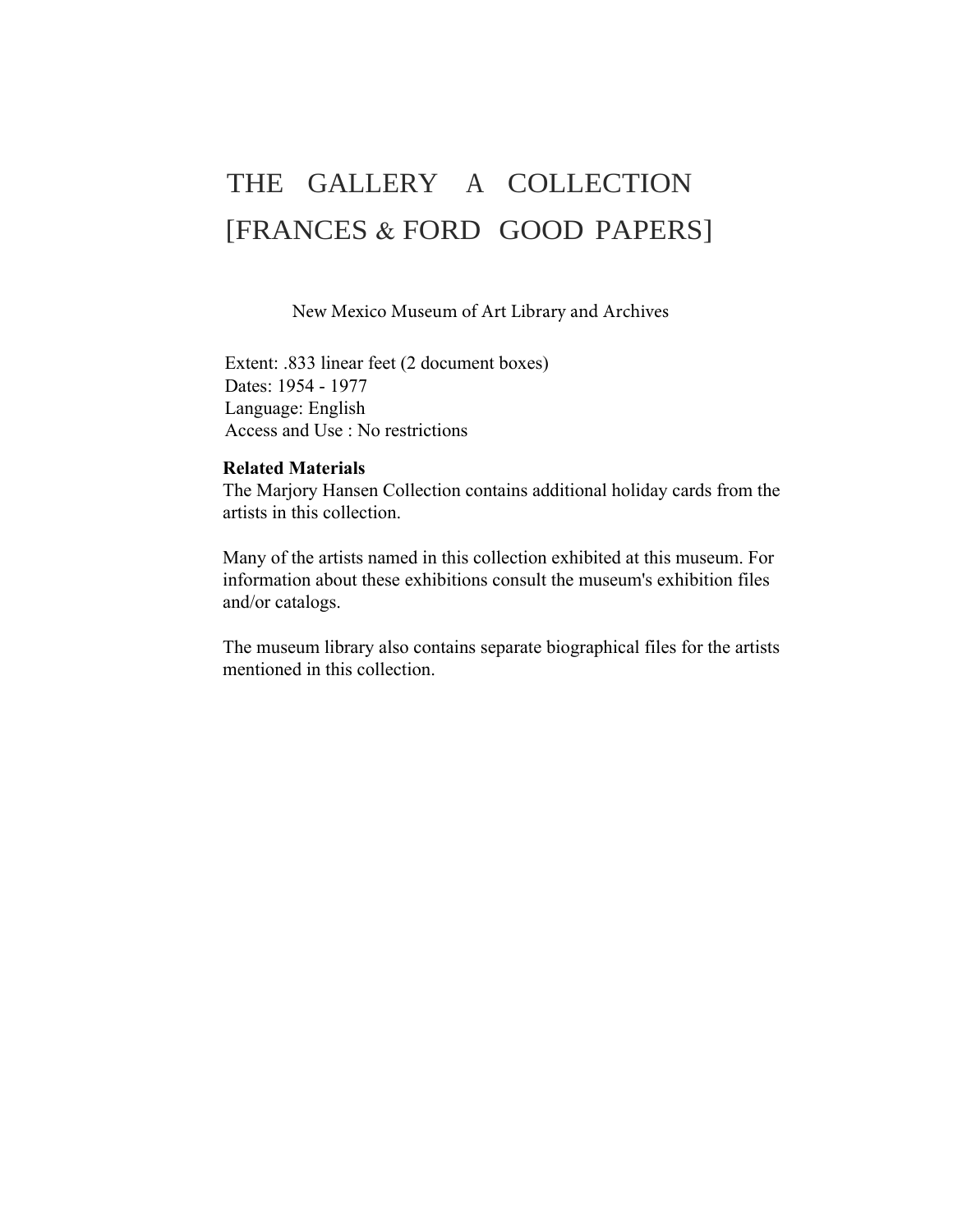#### **Foreword**

Among the more prominent Taos galleries of the latter part of the 1960s was "Gallery A" [Herein referred to as "the Gallery."] It was owned and operated by Frances [usually addressed as Fran orFranny] and Ford Good.

While copies of the Goods correspondence to their exhibitors were either not kept, or more likely never made, all letters and cards *from* their exhibitors were kept, albeit in a somewhat haphazard fashion. These writings comprise the main contents of this collection.

The letters and cards and casually scribbled notes disclosed the affection of the Gallery's clients for the Goods. They are warm, informal and filled with friendly chatter. They do, however, allow the reader to penetrate behind the works of these talented people, and provide a glimpse of their private lives.

Many of them lack dates, but all of them are listed in rough chronological order, alphabetically as to each artist or sculptor. Every writing is listed, but only those of special interest are outlined. An alphabetical list of these individuals follows this foreword.

All letters are from the subject artist or sculptor either to Frances [Fran or Franny] Good or to Ford Good, or to both, unless otherwise indicated.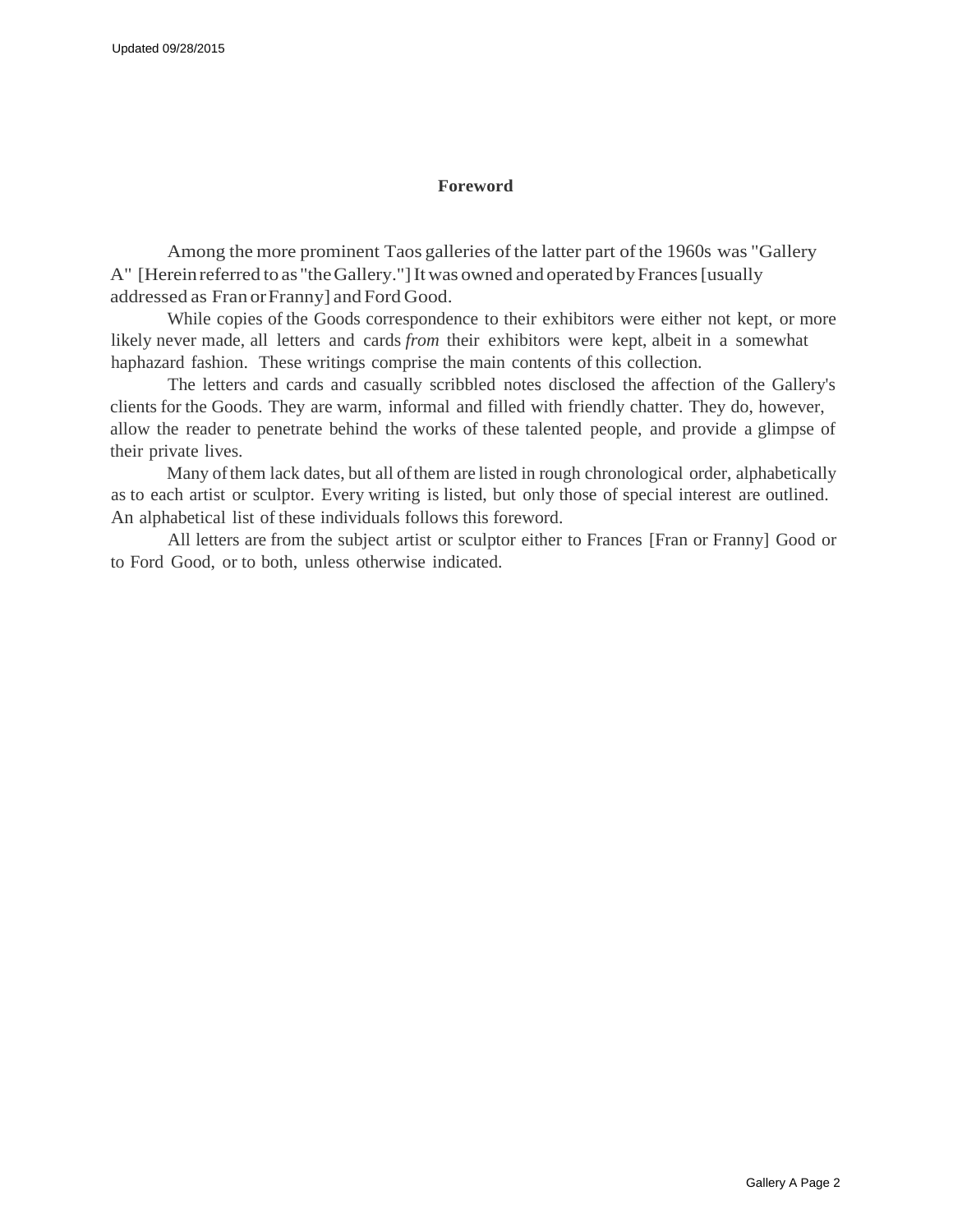# **Index of Artists**

Those names on the list that are preceded by asterisks identify artists or sculptors asto whom additional material is to be found in the vertical files of the Library of the Fine Arts Museum.

|          |            |                                                       | 18.<br>$\ast$ | Klein, Michael                            |
|----------|------------|-------------------------------------------------------|---------------|-------------------------------------------|
|          | 1.         | Abbott, Mary                                          | 19.<br>$\ast$ | Kloss, Gene and Phillips                  |
| $^\star$ | 2.         | Alexander, Malcolm                                    |               |                                           |
|          |            |                                                       | 20.<br>$\ast$ | Larrinaga, Mario                          |
| *        | 3.         | Bisttram, Emil J.                                     | 21.<br>$\ast$ | Latham, Barbara                           |
| $\ast$   | 4.         | Blumenschein, Helen                                   | 22.<br>$\ast$ | Longley, Bernique                         |
| $\ast$   | 5.         | Brett, Dorothy Eugenie                                |               |                                           |
|          |            |                                                       | 23.<br>$*$    | Meek, James M.                            |
|          | 6.         | Carstenson, Cecil & Blanche                           |               |                                           |
| $\ast$   | 7.         | Cook, Howard                                          | 24.<br>$\ast$ | Schooley, Elmer                           |
|          |            |                                                       | 25.<br>$\ast$ | Schultz, Roger                            |
| ∗        | 8.         | Dasburg, Andrew                                       | 26.<br>$\ast$ | Steinke, Bettina                          |
|          |            |                                                       | 27.<br>$\ast$ | Sterns, Will-Amelia                       |
| $\ast$   | 9.         | Gaspard, Leon and Dora<br>* Kaminsky Gaspard-Blackman | 28.<br>$*$    | Stewart, Charles (Chuck)                  |
| *        | 10.        | Gibberd, Eric                                         | 29.           | Tregear, Mabel                            |
| ∗        | 11.<br>12. | Goods [Gallery A]<br>Greer, Milford                   | 30.           | Turner, Ila McAfee                        |
|          |            |                                                       | 31.           | Worthen, William M.                       |
| ∗        | 13.        | Hallows, Ralph & Mary                                 |               |                                           |
| ∗        | 14.        | Harris, Lawrence                                      | 32.           | Zwinger, Ann M.                           |
| ∗        | 15.        | Jacobson, Arthur                                      | 33.           | Miscellaneous                             |
| $\ast$   | 16.        | Johnson, Spud                                         |               |                                           |
| $\ast$   | 17.        | Jonson, Raymond                                       |               | [See Addenda beginning at page 21, infra, |
|          |            |                                                       |               | for additional artists.]                  |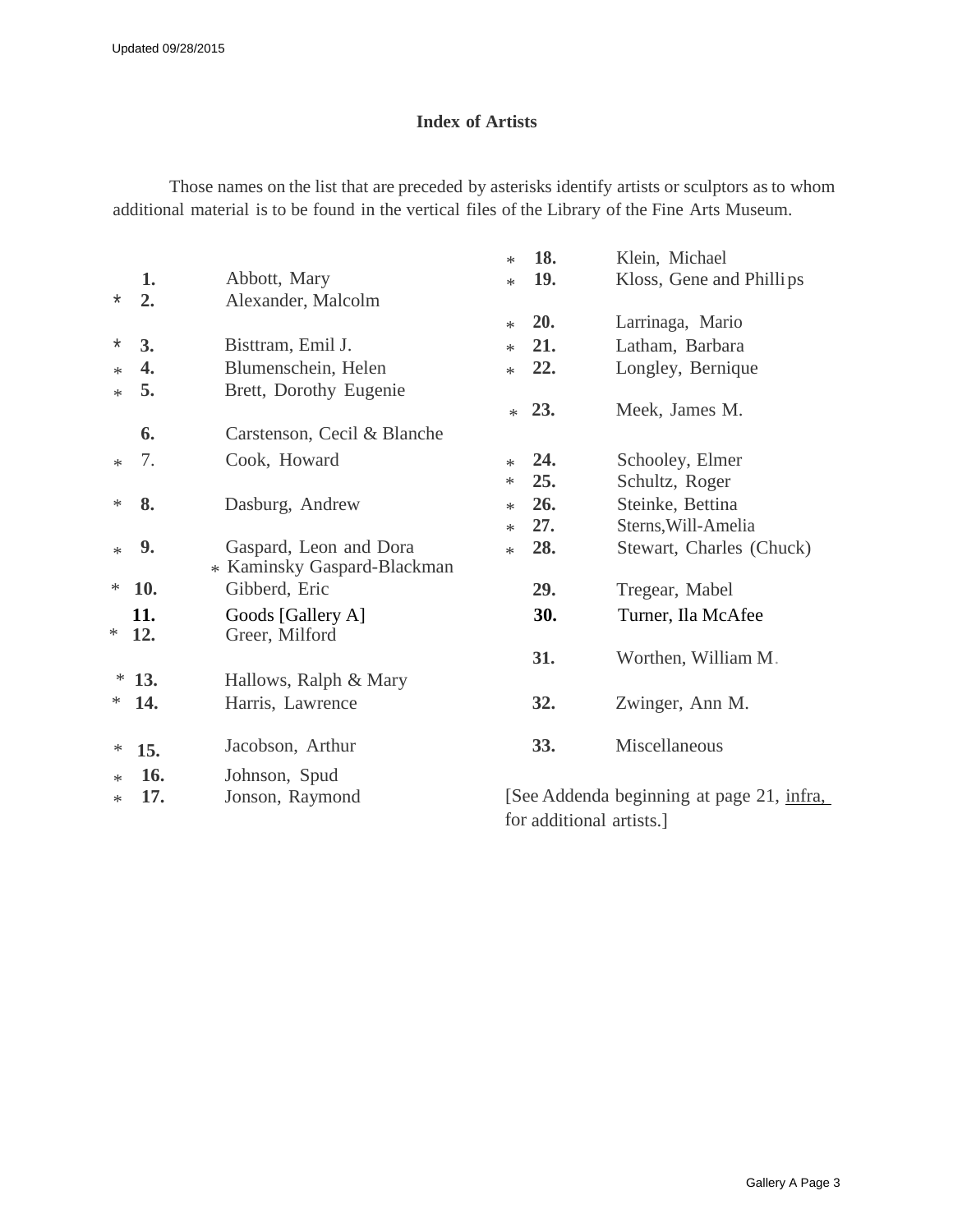#### Box 70

- 1. Abbott, Mary.
	- = Friday, 3rd [no year]. To Angelo. Signed FTH [?]. 9-27 [no year]. To Dearest F. Sunday, 29th [no year]. To Dear Angel. Signed FTH [?].
- 2. Alexander, Malcolm [MA]

Gallery notices.

Maxwell Galleries Ltd. San Francisco. One-man exhibition of MA sculpture. Champagne reception, November 19, 1971. [Same gallery] Exhibition leaflet with photos of MA bronzes to be shown, November 19 - December 31, 1971. Photo of MA with biographic sketch. Invitation. Mary Moore Gallery. La Jolla, CA. Preview of MA bronzes, February 6, 1972. Front: Photo of bronze, *The Long Gain,* by MA. Leaflet. The Emerson Gallery Encino, CA. Joint exhibitions of MA and Robert Patrick Rice, April 22 - May 11, 1972.

= Fold-over. Gallery A, Taos. N.d. Promotional, with statement of MA background and full-page photo of artist.

Correspondence .

| $8 - 1 - 53$ :   | From Mexico City.<br>Mentions "Bing" [wife] and two children.                                                                                                                                                      |
|------------------|--------------------------------------------------------------------------------------------------------------------------------------------------------------------------------------------------------------------|
| $7 - 6 - 63$ :   | From Mexico.<br>Doing "a lot of sketching" and absorbing Mexican people.                                                                                                                                           |
| $7 - 15 - 63$ :  | Postcard from Manzanillo, Mexico.<br>Much painting-boats and fisherman.                                                                                                                                            |
| $7 - 18 - 63$ :  | Postcard. Front: photo, black and white, of family and friends,<br>MA's wife and children. [Snapshot by MA.]                                                                                                       |
| $4 - 1 - 66$ :   | From London.                                                                                                                                                                                                       |
| $4 - 22 - 66$ :  | Compliments on Gallery's 1966 Calender of Events.<br>From London; back from Taos visit.<br>Asks that her letter not be "shared" with others at the Gallery.                                                        |
| $6 - 11 - 66$ :  | From London.<br>Exclaiming " a wonderful time with Eric and Polly ***." Long<br>telephone talk with Margo. Announces the arrival of the Gebberds<br>[q.v. infra]. Hampstead Artists Association "very active ***." |
| $7-19-66:$       | From London. Thinking of selling Taos home for around \$65,000.                                                                                                                                                    |
| $11 - 16 - 66$ : | From London. Discussing divorce and expected sale of Taos house<br>by Bing.                                                                                                                                        |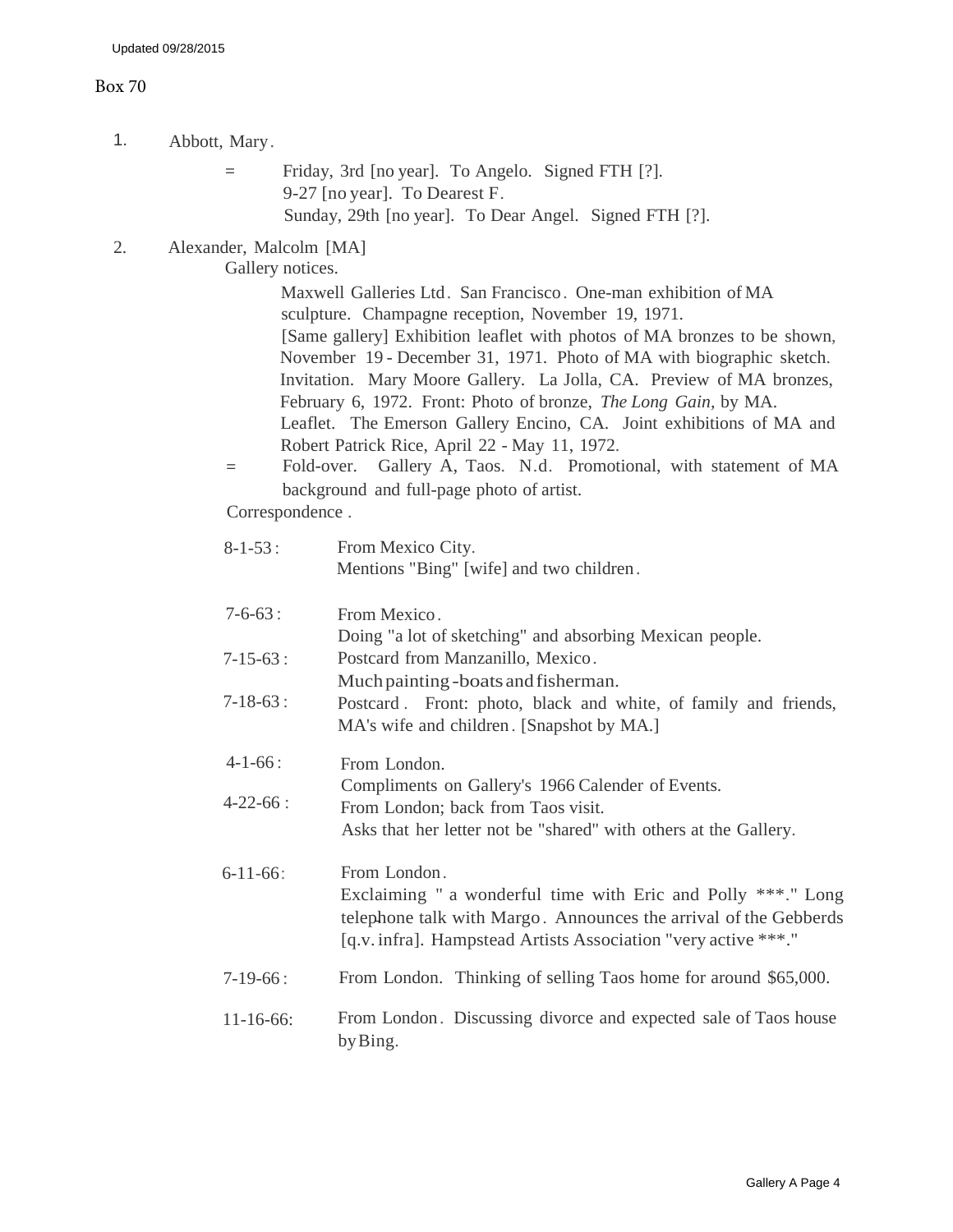- 11-19-71: From San Francisco. 12-12-66: From London . Discuss new love: Joy. Anecdotes about trip to Greek village last year. Much biographical material.
	- N.d.: From Taos. Hand delivered in Taos.
- **3.** Bisttram, Emil J. 4-16-75: From Taos by wife of EJB. Refers to Governor's Proclamation setting April 7th as Emil J. Bisttram Day.
- **4.** Blumenschein , Helen G. 4-9-75 : From Nambe, N.M. Greetings card from H. Greene Blumenschein . Note scribbled on card 's face. Cover: reproduction of HGB work.
- **5.** Brett, Dorothy Eugenie.
	- = Biographic sketch [by artist ?]. 3pp. Typewritten . Newspaper. The Taos News. 1-5-67. Pg. 7. Article: Collectors Show Featuring Brett at Stables Gallery, Taos. Picture of artist and painting of Christmas Eve ceremony at Taos Pueblo.

### **6.** Carstenson, Cecil C. and Blanch [CCC and BC].

- = Biographic sketch of CCC. July 9, 1962.
	- Galleries.

The Taos News, 3-19-64: CCC to be showing 63 wood sculpture at Jewish Community Center Gallery until March 26. Avila College Show. Kansas City [?]. Works by both Cartensons. Photos of both. Biographies .

Card. Bennett Schneider, Inc. Book store, Kansas City, MO. Promoting the publication by Scribner's of CCC book, The Craft and Creation of Wood Sculpture. Handwritten note by author.

- = Leaflet. The Contemporary Gallery, Kansas City. Exhibition of works of CCC and BC. illustrated, including picture of BC. Biographic Sketches of both CCC and BC.
- = Correspondence, by CCC.

7-27-62: Commiserating over BC's accident.

7-26-64 : Notes that CCC has produced 33 pieces during current year .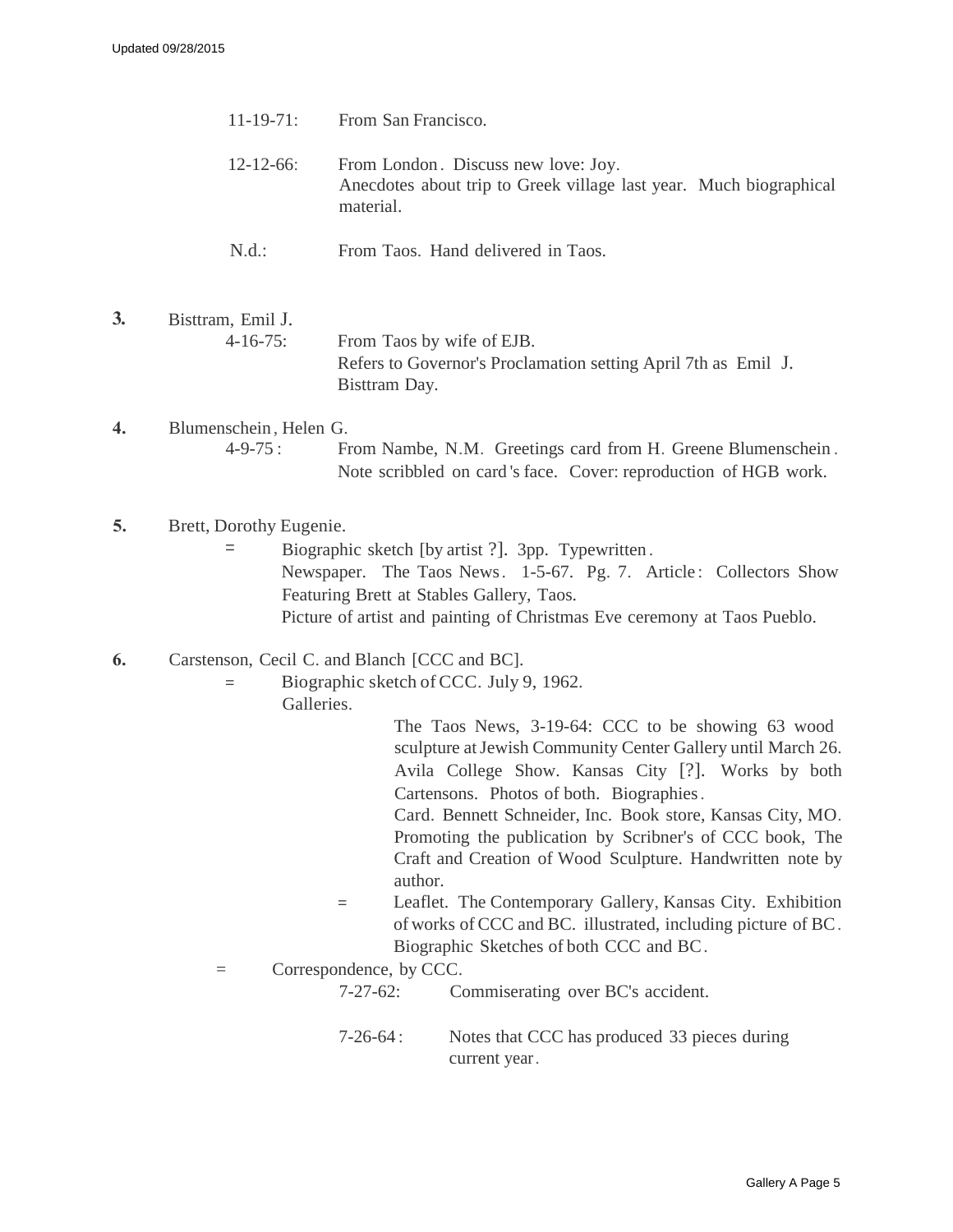| $11 - 8 - 64$ : | About to start CCC's 1,000th piece of sculpture.                                                                 |
|-----------------|------------------------------------------------------------------------------------------------------------------|
| $12 - 3 - 64$ : | CCC's surgery.                                                                                                   |
| $7 - 6 - 66$ :  | CCC lists 11 pieces with prices.<br>Discloses his work is influenced by Dorethea Dinslow<br>of Clay Club in NYC. |
| $10-7-66$       |                                                                                                                  |
| c. $2-67$ :     | CCC discusses crating costs.                                                                                     |
| $1 - 10 - 70$ : | CCC taking "leave of absence."<br>Needs a rest.                                                                  |
| $1 - 17 - 70$ : | CCC describes his mental breakdown during W.W. II.                                                               |
| $2 - 28 - 70$   |                                                                                                                  |
| $10 - 1 - 70$   |                                                                                                                  |
| $2 - 3 - 73$ :  | CCC preparing for his last show: 28 pieces of sculpture;<br>2 prints; 2 woodcut blocks.                          |
| $=$             | Correspondence, undated.<br>8 letters from CCC and BC, some typewritten,<br>$=$<br>some in ink.                  |
| $=$             | Photographs (3). Black and white. Various sizes of sculpted<br>wood by CCC.                                      |
| espondence.     |                                                                                                                  |
|                 |                                                                                                                  |

|  | Cook, Howard. |            |
|--|---------------|------------|
|  |               | Correspond |

| $11 - 1 - 60$ :   | Discussing forthcoming N.Y. show.                                                                    |
|-------------------|------------------------------------------------------------------------------------------------------|
| $12 - 15 - 61$ :  | Note. Happy Holidays.                                                                                |
| $12 - 26$ [?]-69: | Thank-you card from wife Barbara for "the fan mail."<br>Finishing revised version of her first book. |
| N.d.:             | HC sending revised version of his autobiographic<br>outline, and some photos.                        |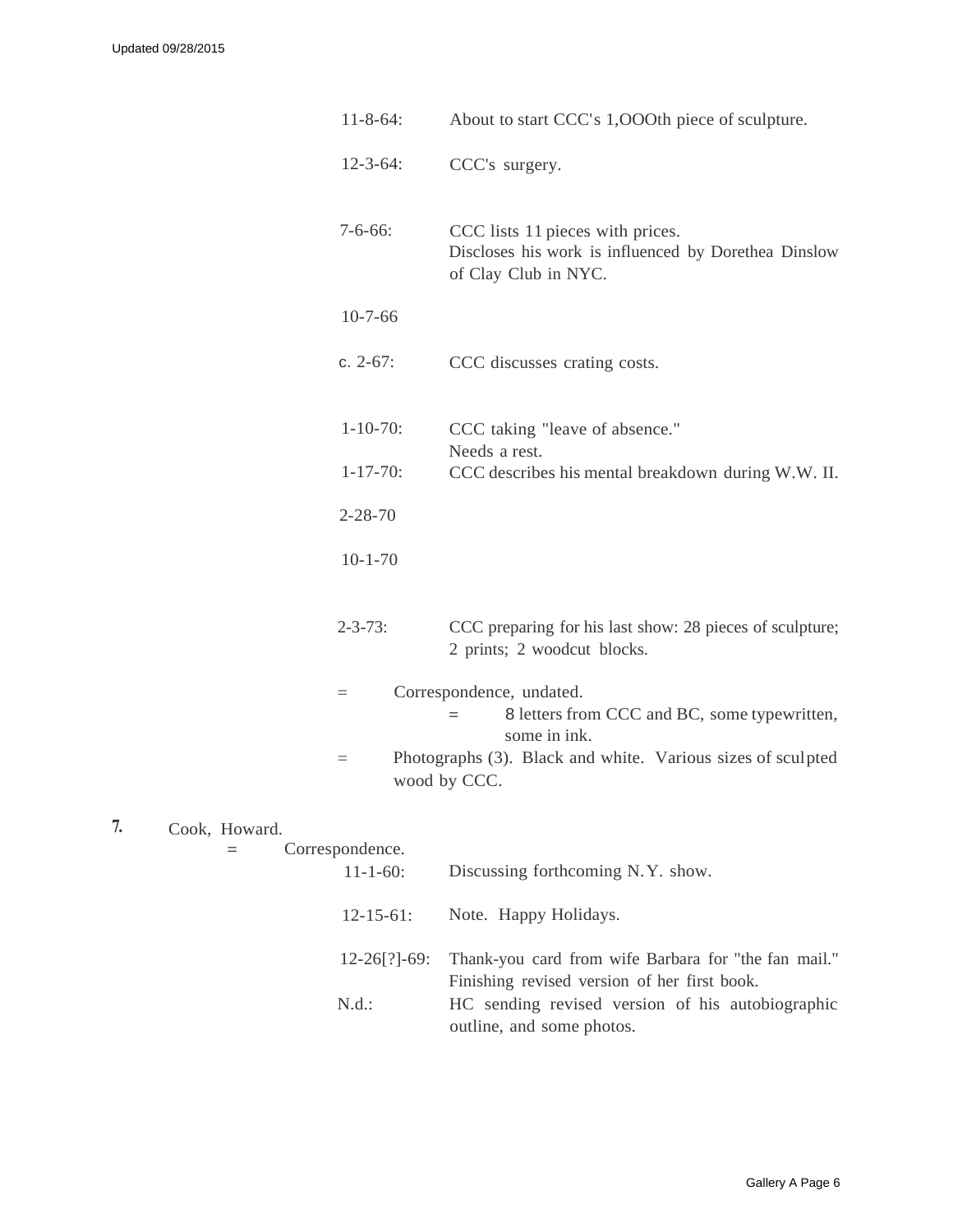= Post cards. 3-9-57 5-20-59: Photo [on front], black and white, of ivory mask from Nigeria displayed at Museum of Primitive Art, N.Y.C. 5-25-62 6-23-74 Newspaper clippings (3). Taos papers. One [2-28-63] features Cook painting, *The Passion;* one [11-11-63] reports that Le Figaro Litteraire will feature Cook with photo of him; one [9-4-69] announces his one-man show at Stables Gallery, and carries photo of Cook. Leaflet. N.d. Mission Gallery. Taos. Cook exhibition. =  $=$ 

- **8.** Dasburg, Andrew. Leaflet. Taos Art Association. Exhibition of Dasburg paintings and drawings at The Stables Gallery, Taos. January 22 - February 6, 1966.
- **9.** Gaspard, Leon and Dora [LG and DG] Kaminsky Gaspard Blackman [DKB]
	- = Biographic notes. DKB.

| Letters and postcards. |                                                  |
|------------------------|--------------------------------------------------|
| $7-14-64:$             | DG from Spain. Describing her trip thus far.     |
| $8-12-64$ :            | DG from France. Details on art and architecture. |
| $3 - 1 - 66$           | Postcard. DKB. From Tehran.                      |
| $3-10-66$ :            | Postcard. DKB. From Turkey.                      |
|                        |                                                  |
| $8-13-66$ :            | DKB. Postcard, oversize. From Spain.             |
| $6 - 5 - 67$ :         | DG from Hawaii.                                  |
|                        |                                                  |
| $7 - 18 - 67$ :        | DKB. From Hawaii [?]                             |
| $8-20-67$ :            | DG. From Hawaii [?].                             |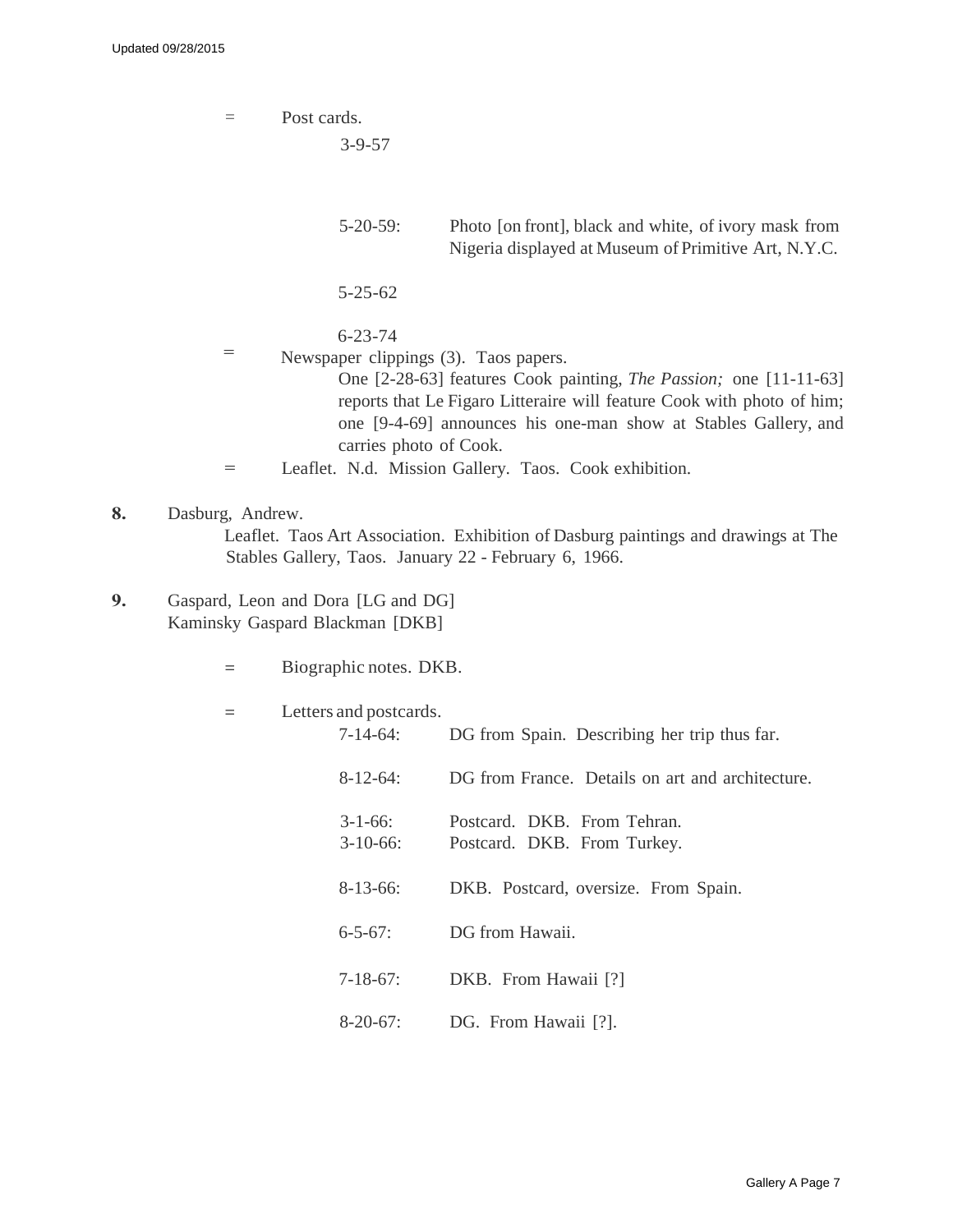- 11-2-68: DG. Discusses death of Leon and marriage to Paco Blackman.
- 2-17-70: DKB.
- 6-22-70: DKB.

Undated card. On Gallery card. Taos. Mailed from unident. address. Unidentified fragments of DB letters.

**10.** Gibberd, Eric [EG].

The Sunday Denver Post. June 7, 1964 article about EG at Gallery. lpg. Plymouth Traveler. A Plymouth Dealer Publication. Vol.5, No. 10. Nov. 1964. Pgs. 14 et seq. Taos. Photos in color of EG and Gallery. Newspaper clippings. [Unident.] One is a cartoon of EG at Gallery.

= Essay by EG on his painting, *I Should Like To Know.* 3pp., typewritten. November 1965.

Letters.

Articles.

| $2 - 16 - 64$                    | EG aboard S.S. Italia.                                                  |  |
|----------------------------------|-------------------------------------------------------------------------|--|
| $4 - 6 - 64$ :                   | EG from Madrid, Spain.                                                  |  |
| $11 - 26 - 64$<br>$11 - 26 - 64$ | EG from Taos to Frances.<br>EG from Taos to Ford.                       |  |
| $8-20-66$ :                      | EG on back of envelope.<br>Suggested exhibition comments for Francis.   |  |
| $4 - 10 - 68$ :                  | EG. Oversize handwriting after eye surgery.                             |  |
| $1 - 7 - 70$ :                   | EG. Still oversize handwriting. Additional note on<br>back of envelope. |  |
| Additional letters (2), undated. |                                                                         |  |

One incomplete [p.3 only].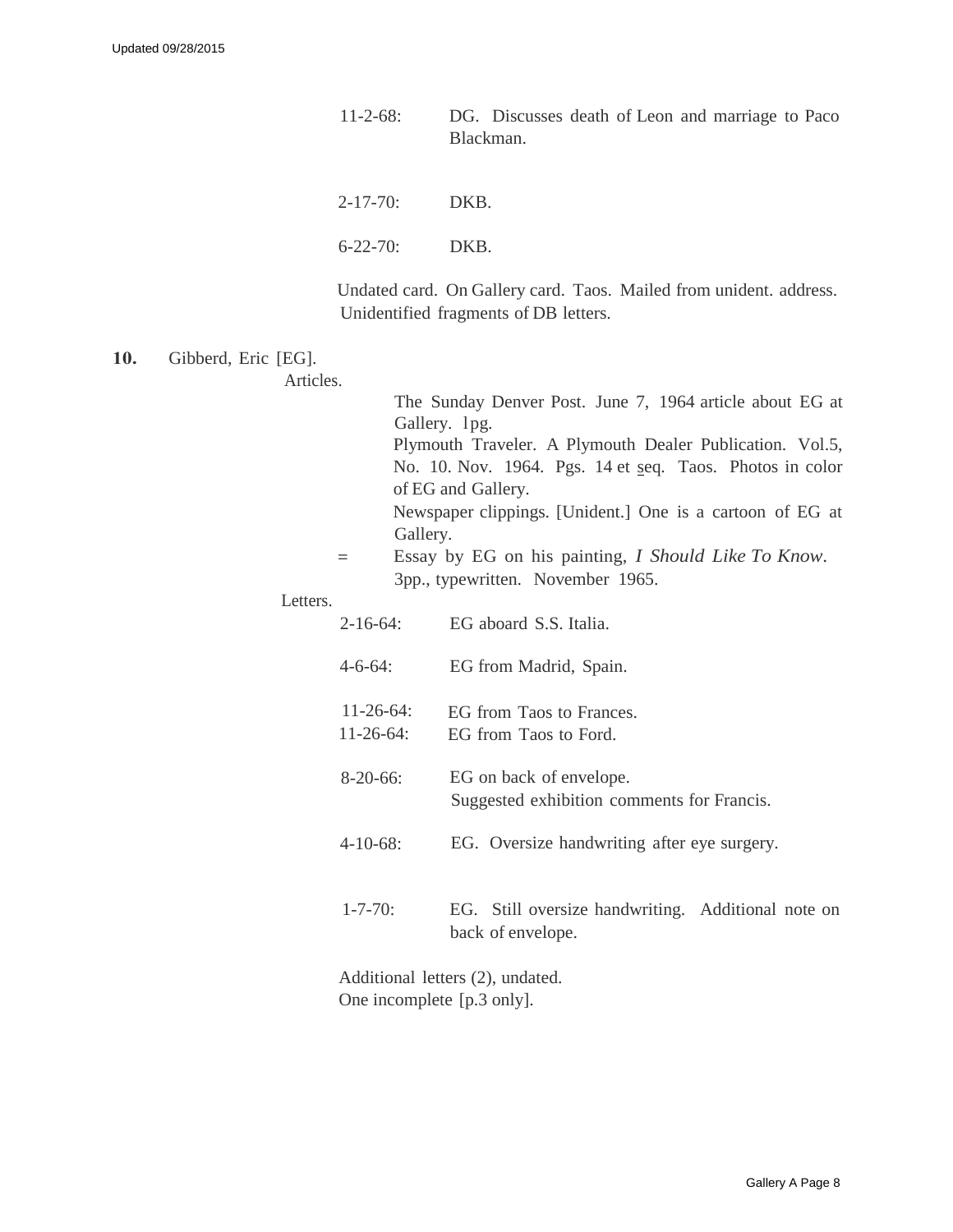- **11.** Good, Ford and Francis [Gallery A].
	- Newspaper clippings (3) and Gallery Releases,
		- Pasatiempo. August 23, 1964. Picture taken in Gallery A. Article by Jerry White.  $=$
		- The Taos News. July 11, 1968. Picture of the Goods aboard the S.S. Cleveland on cruise to the Orient. =
		- = The Taos News. Dec.4, 1969. Picture of Frances Good in Gallery A, seated in front of Eric Gibberd works.
		- = Releases, typewritten (2). From Gallery to Artists at Christmas 1969 and Christmas 1970.
- **12.** Greer, Milford.

| Letters. |                    |                                                                                                                                    |
|----------|--------------------|------------------------------------------------------------------------------------------------------------------------------------|
|          | $2 - 21 - 64$ [?]: | From Ft. Worth, TX.                                                                                                                |
|          | $3 - 3 - 64$ [?]:  | From Kansas.                                                                                                                       |
|          | $6 - 30 - 70$ :    | From Ranchos of Taos. Thanking the Gallery for the<br>years of work for all the artists. [The Goods having<br>"left" the Gallery.] |

Galleries.

- = Card. Botts Memorial Hall, Albuquerque. Greer exhibition, February 2-29, 1963.
- = Leaflet. N.d. Canyon Road Art Gallery, Jean Seth. Promotional. Photo of Greer on cover. Biographic sketch inside opposite photo of painting. Enclosed: Jean (Mrs. Oliver) Seth invitation to opening reception at gallery.

Newspaper clipping. The Taos News. 2-2-67. Photo of artist with wood Heart Tree made by him.

**13.** Hallows, Ralph and Mary. [RH] [MH]

[The letters in this collection are more amusing and anecdotal than of value for their professional content. But they certainly will entertain the reader.]

c. 1963: From both RH and MH on an oversize sheet from a sketch pad.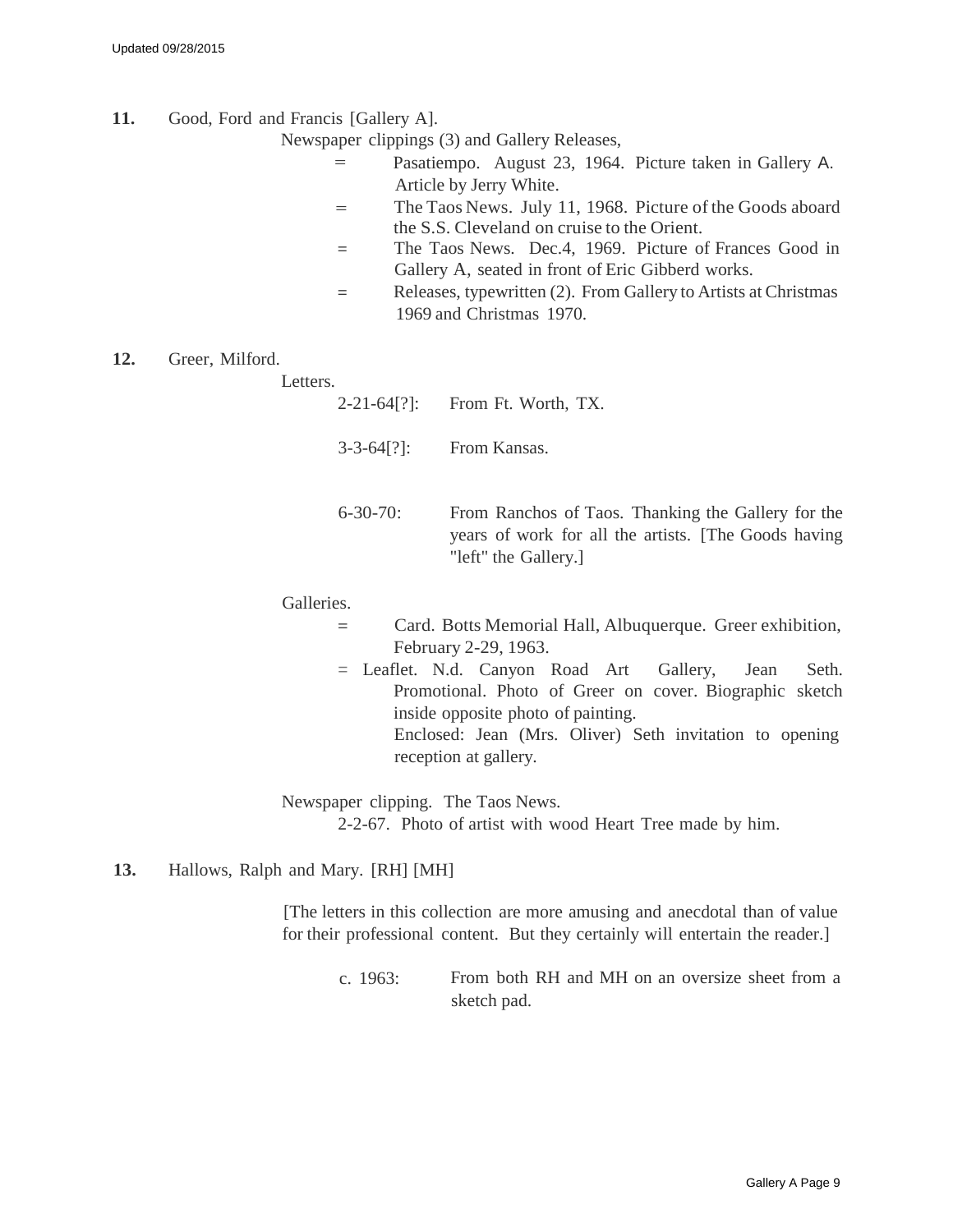| $2 - 5 - 67$ :                            | From RH to "Dear Gallery A's, one and all." [Most of the letters start<br>thus.]                                                                     |  |
|-------------------------------------------|------------------------------------------------------------------------------------------------------------------------------------------------------|--|
| $8-21-67$ :                               | From RH. Discloses that he is having a show at a Boulder, Colorado<br>gallery beginning September 15.                                                |  |
|                                           |                                                                                                                                                      |  |
| $8 - 5 - 68$ :<br>$8-28-68$ :             | Mentions [Gov.] George Wallace and his supporters.<br>From RH.<br>Mentions that MH is painting.<br>From RH.                                          |  |
|                                           |                                                                                                                                                      |  |
| $10-29-68$ :<br>$10-31-68$ :              | From RH.<br>From MH.                                                                                                                                 |  |
| $12 - 10 - 68$ :                          | From MH. Inquiring whether shipped painting, Judgments [?] of a<br>Dream, arrived at Gallery. From RH: sent "3 small things Mary did<br>on Wood***." |  |
| $12 - 22 - 68$ :                          | From RH and MH.                                                                                                                                      |  |
| $3-14-69$ :                               | From RH. Trivial poem on second pg.                                                                                                                  |  |
| $7-13-69$ :                               | From RH and MH.                                                                                                                                      |  |
| $2 - 23 - 70$ :                           | From RH and MH.                                                                                                                                      |  |
| $10-1-70$ :                               | From RH and MH.                                                                                                                                      |  |
| $1 - 12 - 71$ :                           | From MH and RH.                                                                                                                                      |  |
| $10-11-75$ :                              | From MH and RH in Barstow, CA.                                                                                                                       |  |
| Undated letters (6). From RH and from MH. |                                                                                                                                                      |  |
|                                           | Valentine card. N.d. From MH. Letter on inside.                                                                                                      |  |
|                                           | Brochure. Gallery. Works of MH depicted.                                                                                                             |  |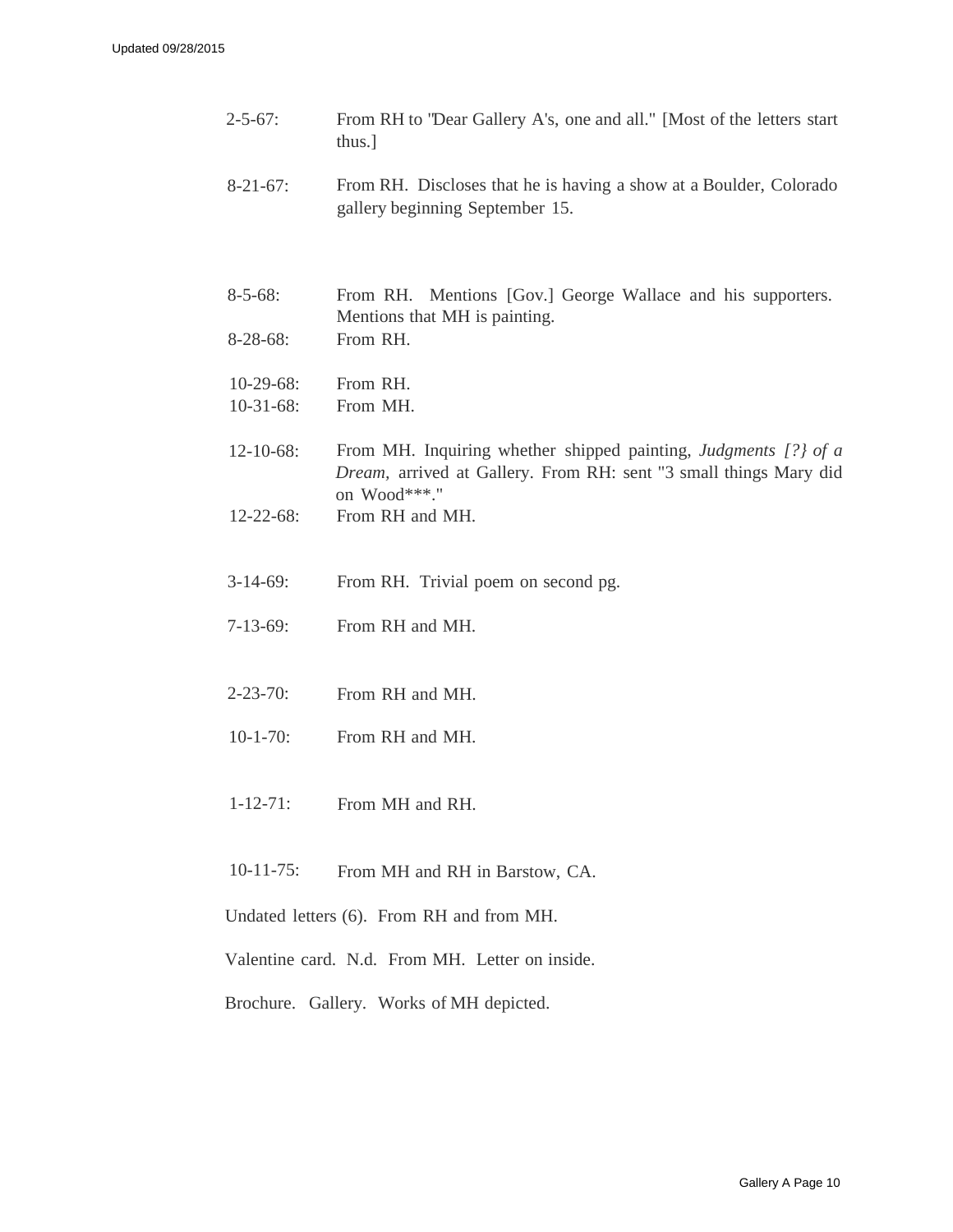|     | $\qquad \qquad =$ |                                      | Photographs (8). Seven Polaroids, color, of RH and MH separately.<br>Informal snapshots. One is outdoor (garden) scene.              |
|-----|-------------------|--------------------------------------|--------------------------------------------------------------------------------------------------------------------------------------|
| 14. |                   | Harris, Lawrence.<br>$7 - 21 - 64$ : | From Colorado Springs, CO.                                                                                                           |
|     |                   | $9 - 28 - 64$ :                      | Same. Sending paintings to the Gallery                                                                                               |
|     |                   | $5 - 20 - 65$ :                      | Discusses his work.                                                                                                                  |
|     |                   | $7-20-66$ :                          | [Same.]                                                                                                                              |
|     |                   | $5 - 7 - [67$ :                      | Attaches list of three works, with titles, sizes, prices:<br>The Cross<br>\$400.<br>\$400.<br>Landscape<br>The Narrow Gate<br>\$700. |

Undated: Autobiographic information.

15. Jacobson, Arthur.

Biographic sketch

- = Letters.
	- 3-8-67: Acknowledges request by the Gallery for him to pick up his paintings.
	- N.d.: Post card from Amsterdam, the Netherlands.
- 16. Johnson, Spud. Leaflet. First Presbyterian Church, Taos. Memorial Service, April 7, 1972 for Milford Greer [Folder 12, supra]. Poem by Johnson, When I am Left. Back page: list of church officials.
- 17. Jonson, Raymond [RJ]. Correspondence.
	- 12-54: From Vera Jonson. Holiday Greetings to "our very dear 'Goodys'." Signed Vera, and subscribed, "and me, Raymond."
	- 1-3-57: From RJ and Vera Jonson.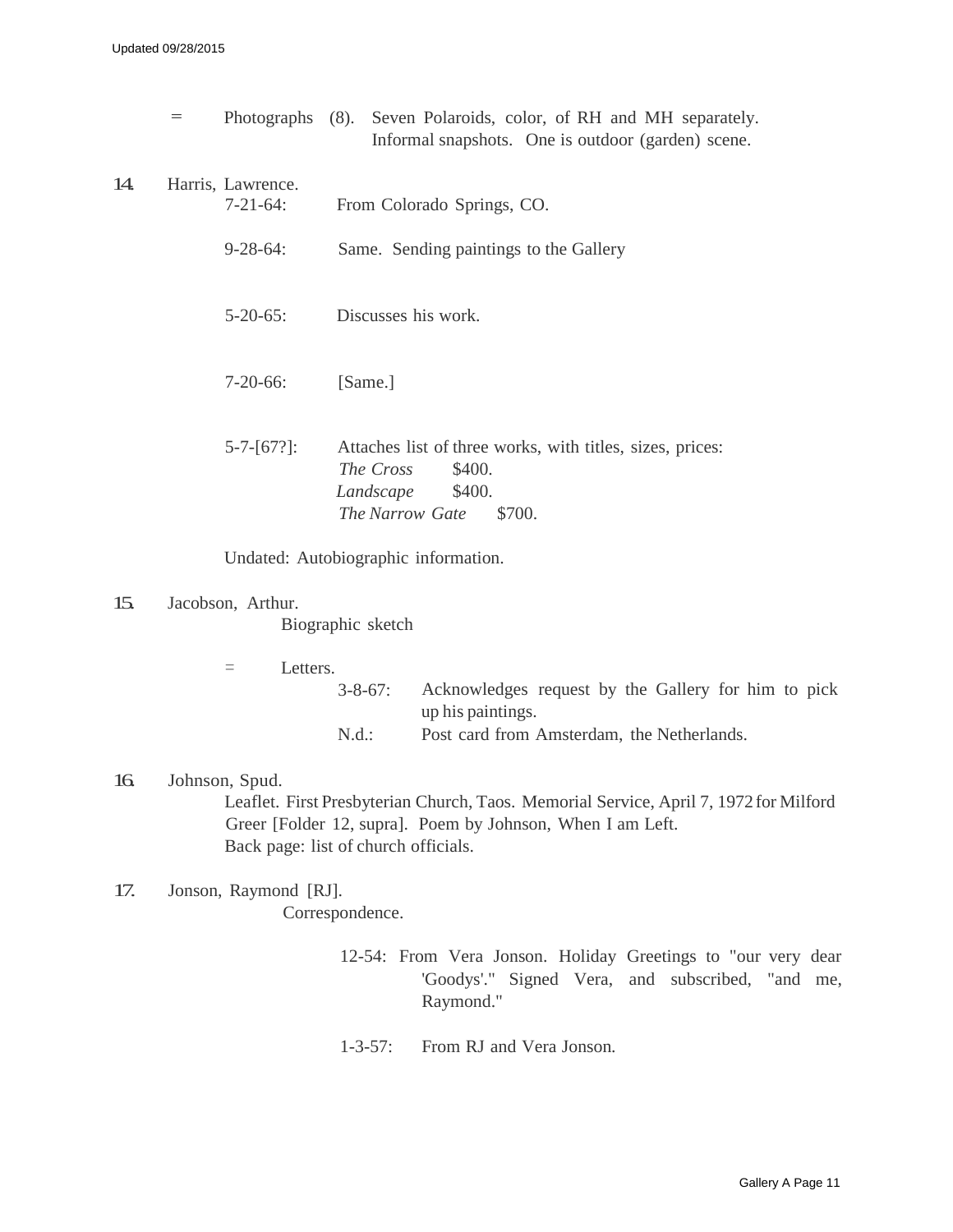| $5-26-61$ :      | From Jonson Gallery, UNM, Albuquerque. Noting that<br>Vera's spine requires a brace.                                        |
|------------------|-----------------------------------------------------------------------------------------------------------------------------|
| $2 - 27 - 62$ :  | Mentions new exhibition at Jonson Gallery called 21 Paintings -<br>21 Techniques by RJ.                                     |
| $7-31-62$ :      | Notes that Fran broke her back when car turned over; and that<br>Vera had two falls and can only walk feebly with a walker. |
| $10-23-62$ :     | From RJ.                                                                                                                    |
| $1 - 25 - 63$ :  | From RJ. Mentions that Larrinaga's work is "most stunning<br>and beautiful."                                                |
| $7-16-63$ :      | Acknowledges card for his 72nd birthday. Notes demise of<br>Ward Lockwood.                                                  |
| $3-14-65$ :      | Announces Vera's death on March 13.                                                                                         |
| $1 - 5 - 66$ :   | U.N.M. Museum of Art purchased memorial painting by Ilya<br>Bolotowsky, 58 1/2 inches in diameter.                          |
| $7-31-66$ :      | Notes many deaths (by names) during past month.<br>He is<br>painting, painting, painting.                                   |
| $7 - 23 - 68$ :  | Notes Nineteenth Annual Summer. Exhibition by Jonson.                                                                       |
| $12 - 22 - 68$ : | From RJ.                                                                                                                    |
| $7 - 15 - 69$ :  | Notes Fran's appearance in July Issue of N.M. Cultural News.                                                                |

# **1970-1976**

1-12-70: From RJ.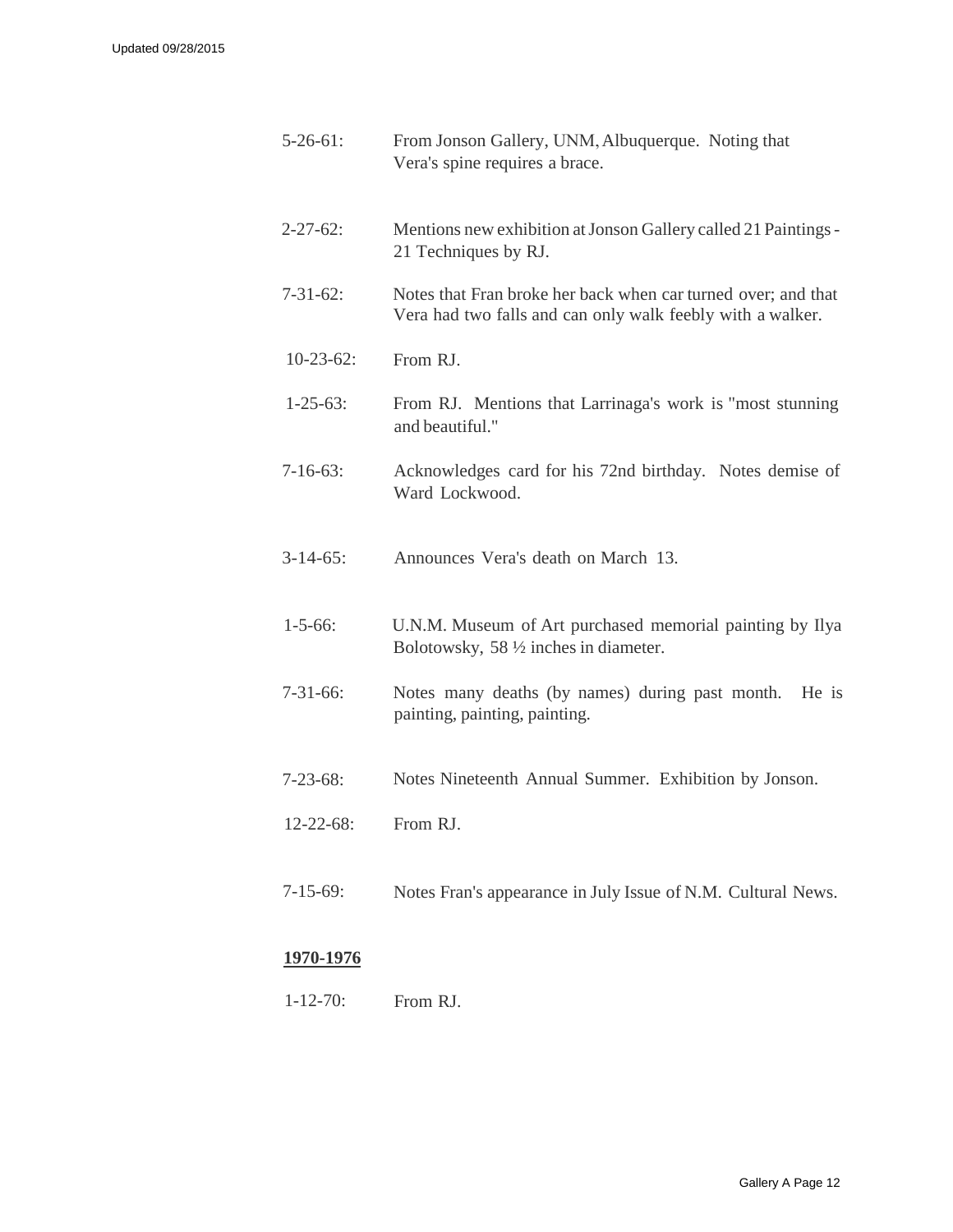- 7-18-70 : Refers to Fran's "retirement" from the Gallery; presuming that someone else will run it.
- 1-1-71: From RJ on Jonson Gallery letterhead .
- 7-13-71: His 22nd Annual summer Exhibition is "hanging"  $-$  until August 27.
- 12-14-71: From RJ.
- 7-13-72: Refers to 23rd Annual.
- 7-18-73: [This and most following letters on his gallery letterhead .]
- 12-22-73: Mentions that Vighi Allen has spoken about "Mr. Housten," and that she and Mary Abbott will bring him to the gallery. Working on Ed Garman's manuscript titled The Art of Raymond Jonson, Painter.
- 7-10-74 : Refers to his 25th Annual Summer Exhibition, a retrospective of his works: 1913-1930; 1931-1950; 1951-1974.
- 7-16-75: Garman's book being published by MNM Press.
- 12-12-75: Book to be out in February next.
- 7-13-76 : 12-20-76: By RJ. Mentions death of Ralph Houston . Notes that Goods moved to Scottsdale.

Miscellaneous .

- = Catalog, triptych, black and white. Jonson Gallery. Picture of artist and pictures of his work. A January 8, 1950 retrospective. Lengthy review of conception of gallery.
- = Newspaper clipping. N.d. The Taos News [?]. Photo of artist in front of his 1960 painting .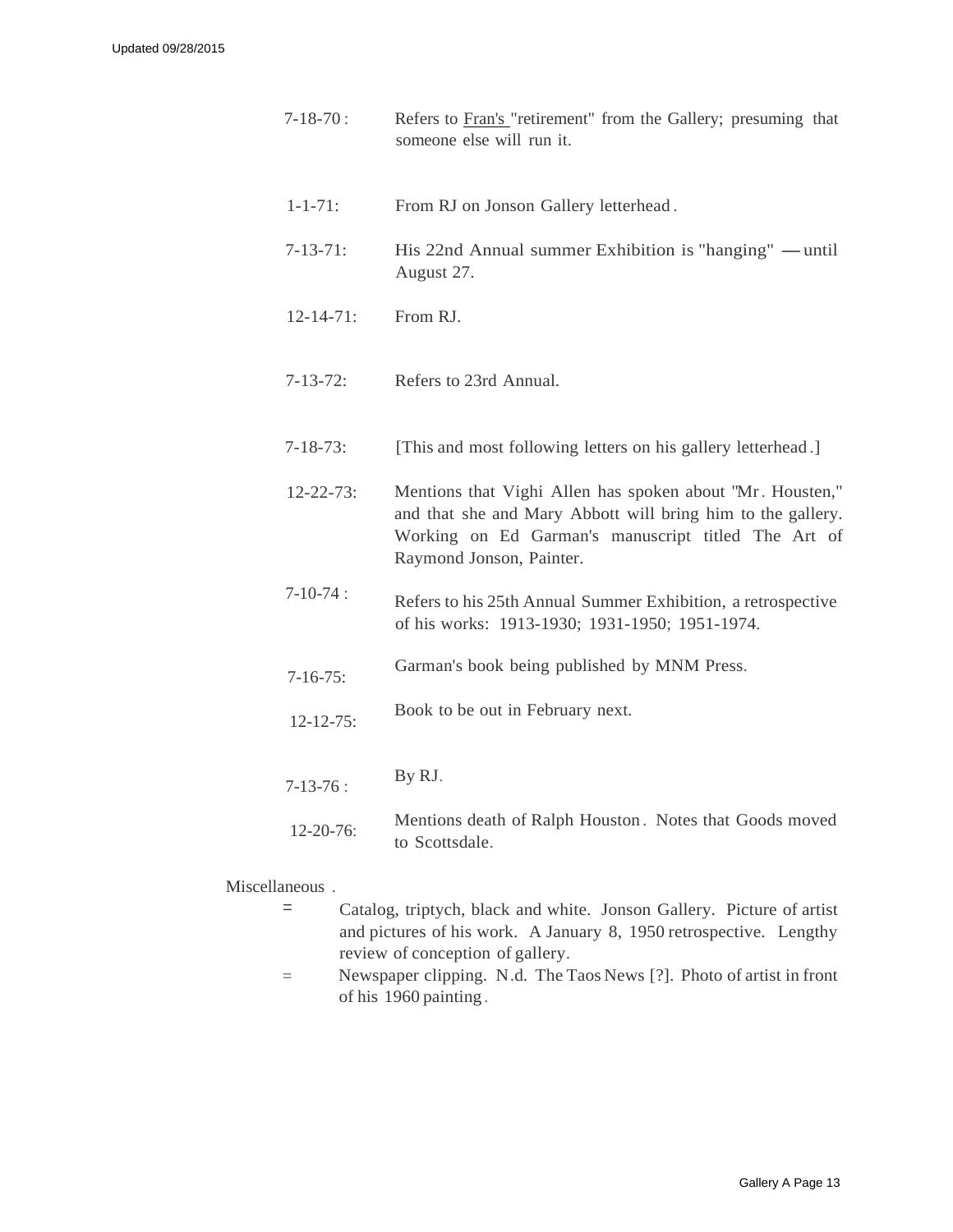- = Fold-over. Jonson Gallery announces exhibition, February 2-28, 1953, of Portraits and Figure Compositions, 1913-1929. List of 17 paintings with titles, sizes.
- $=$  Photograph, snapshot in color.  $33/a$  x  $33/a$ . Of artist and unidentified couple.

# **18.** Klein, Michael.

Two notes, undated.

One, a blue card: "The very best to you both." The other, enclosing a note from Dora Kaminsky [missing], with latter's address in N.Y., N.Y.

# Box 71

**19.** Kloss, Gene [Alice Genever Glasier] and Phillips. [GK] [PK]

Gene Kloss, a member of the National Academy, is considered to be among the best etchers in the world. Phillips Kloss, her poet - husband, put words and poems to many of his wife's works.

Much of their letters are undated, and without envelopes with postmarked dates cannot be assembled chronologically. In order properly to catalog those letters, they have been numbered in pencil in the upper right-hand comers.

All the material in this collection of theirs is to be found under the following headings,

Dated correspondence. Folder 19A. Undated correspondence. Folder 19B Anniversary & holiday cards. Folder 19C Miscellaneous Material. Folder 19D.

\* \* \*

### **19A.** Dated correspondence.

12-28-64: GK.

- 1-29-66: PK. He comments on the various Indian tribes of the Southwest; and upon the nature of GK's work.
- 8-10-66: GK.
- 9-19-66: GK. Received some complaints of cracks in her oils.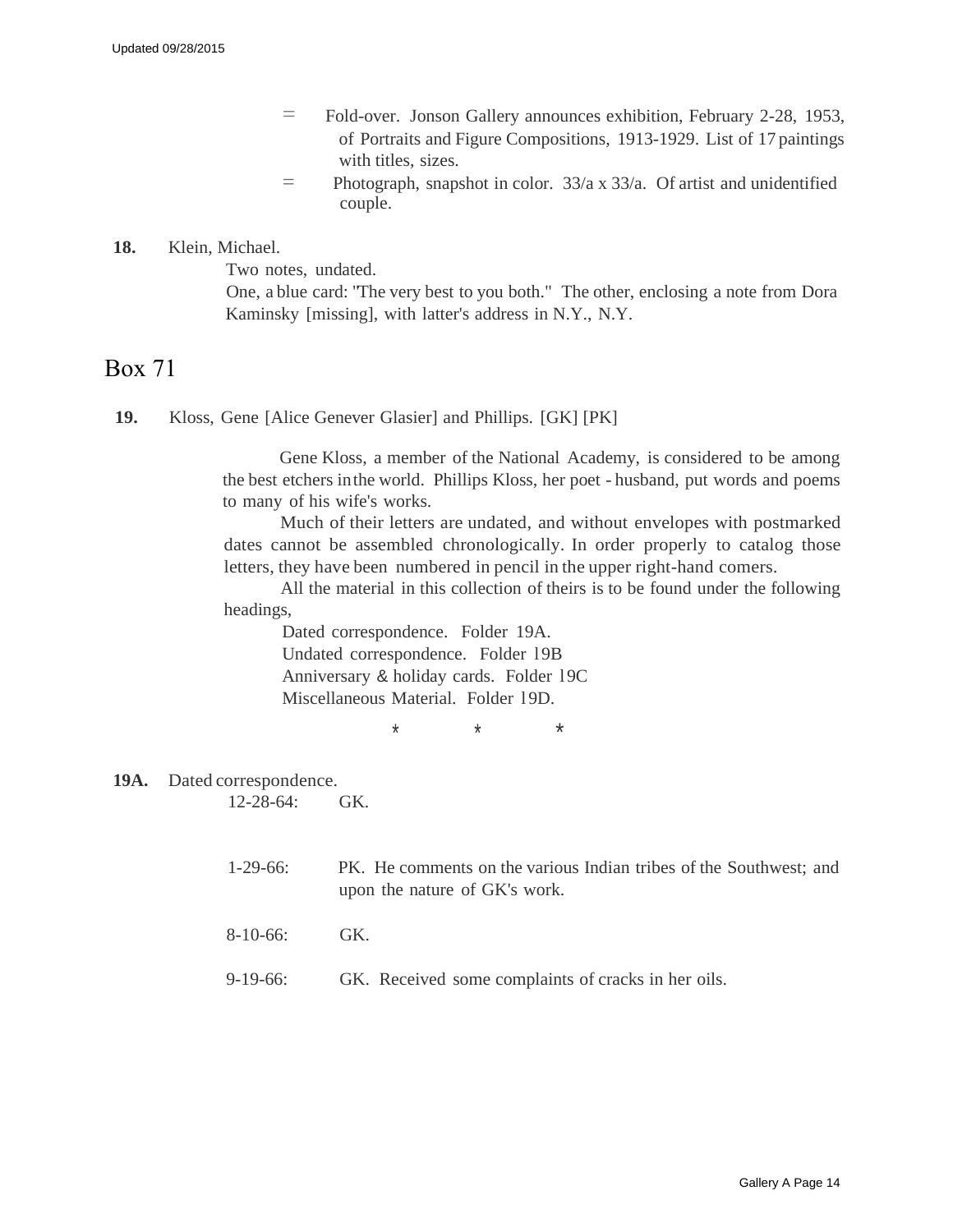| $3 - 2 - 67$ :                                                          | From Frank Waters [?], New Mexico Arts Commission, Santa Fe, to<br>Fran Good.                                                         |
|-------------------------------------------------------------------------|---------------------------------------------------------------------------------------------------------------------------------------|
| $6 - 6 - 67$ :                                                          | GK (and PK).                                                                                                                          |
| $7 - 6 - 67$ :                                                          | GK. Sending Fran some etchings.                                                                                                       |
| $7 - 5 - 68$ :                                                          | GK.                                                                                                                                   |
| $8-20-68$ :                                                             | GK. Plans to discontinue showing work at Jamison Galleries; problems<br>there with record-keeping. Staying with Stables and Gallery A |
| $5 - 3 - 69$ :                                                          | PK. Post card. Remarks that book [?] is better than "D.H. Lawrence's<br>sniveling stuff ***."                                         |
| $6 - 7 - 69$ :                                                          | GK. Post card.                                                                                                                        |
| $8-21-69$ :                                                             | GK. Post card.                                                                                                                        |
| $9-12-69$ :<br>$9-20-69:$                                               | GK.<br>GK & PK. Post card.                                                                                                            |
| $12-26-69$ :                                                            | GK and PK.                                                                                                                            |
| $2 - 6 - 70$ :<br>$2 - 18 - 70$ :<br>$2 - 20 - 70$ :<br>$2 - 25 - 70$ : | GK. Post card.<br>GK. Refusing consignment deals. Discussing plans for prints and mats.<br>GK & PK. Post card.<br>GK. Post card.      |
| $3 - 23 - 70$ :                                                         | PK & GK. Post card.                                                                                                                   |
| $5 - 12 - 70$ :                                                         | GK & PK. Post card.                                                                                                                   |
| $6 - 4 - 70$ :                                                          | GK. Has new etchings and a few watercolors.                                                                                           |
| $6-14-94$ :                                                             | GK. Talks about changes in Taos.<br>Enclosed: newspaper clipping [unident.].<br>c. 6-14-94. Obituary for Antonie Tarleton, age 88.    |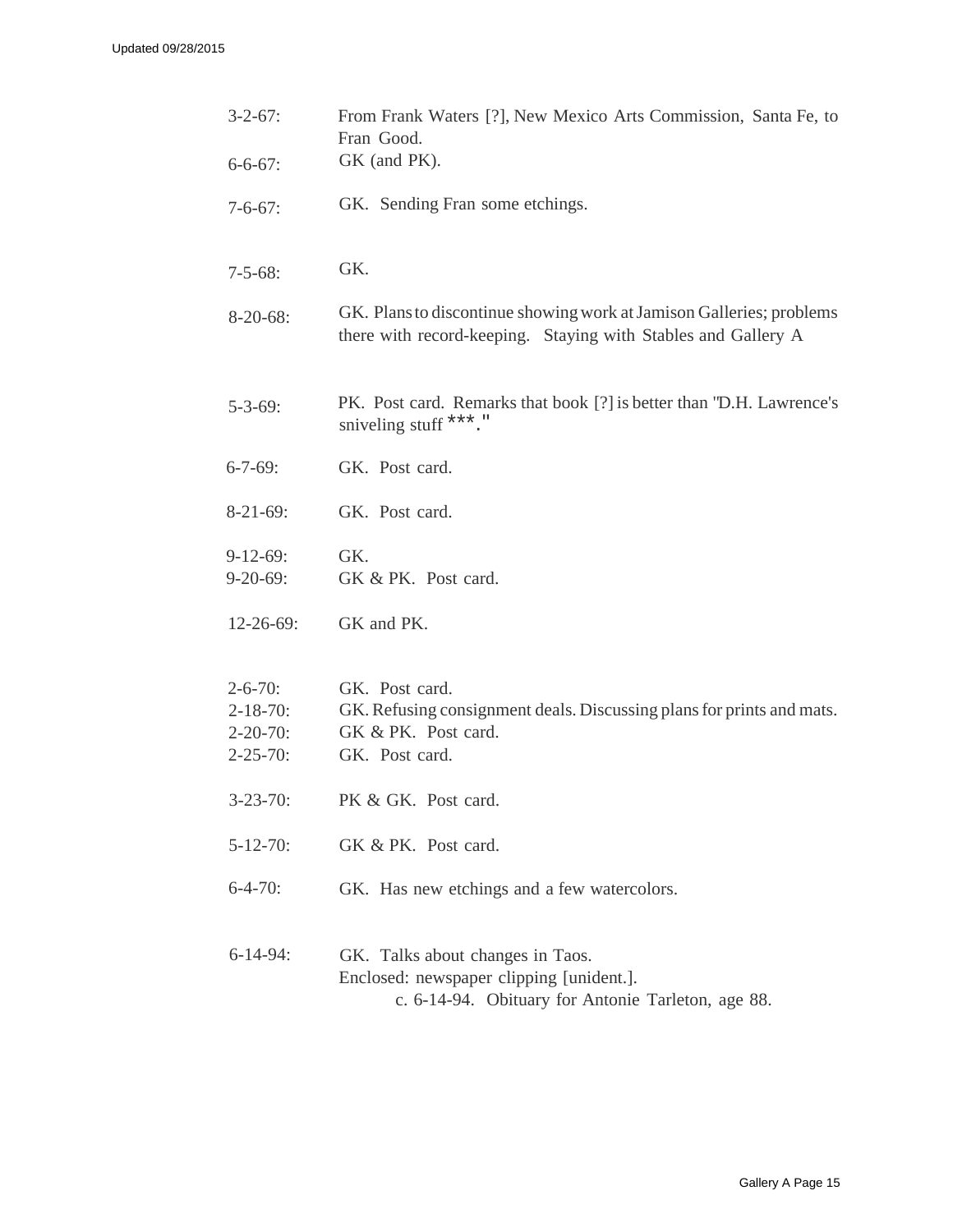**19B.** Undated correspondence.

- (1) G.K. Using news stationery. Folded sheet, scalloped, with feathered flower and feathered moth affixed to front page.
- (2) GK.
- (3) GK. Will be off on a sketching trip over the weekend .
- (4) GK. Discussing some of her etchings and a watercolor, each by title.
- (5) GK.
- (6) GK. Planning to move back to Taos from Cory, CO. [Keep in mind: not in chronological order.]
- (7) GK.
- (8) GK. Talks about her visit to Santa Fe.
- (9) GK.
- (10) GK & PK. Alludes to Frances' leaving Gallery.
- (11) GK. Enclosing last chapter of Ramming Episode. Comments on Goods plan for trip to Orint.
- (12) GK. Discusses various of her works.
- (13) GK.
- (14) GK. Hints that she is consolidating her works at the Gallery.
- (15) GK.
- (16) GK.
- (17) GK.
- (18) GK. Waiting for new reading glasses.
- (19) GK.
- (20) GK. Pleased at sale of print of *Spring 's Around the Corner* to John Mersereau . Mentions prints to her Ranchos Church etchings.
- (21) GOK & PK. Commenting on Franny's "difficult days." [Back surgery?]
- (22) GK. [Page I missing.]
- (23) GK. She received an insulting letter from Art Committee of Taos Artists Association, asking her to give evidence she was charter member etc. She resigned.
- (24) GK. Sending a series of her oils marked at \$1,000. each. Rejects req uest of prospective purchaser to keep a painting all summer before deciding to buy.
- (25) GK.
- (26) GK. Forwarding four etchings for sale, and one for Francis.
- (27) GK.
- (28) GK. Recovering from surgery.
- (29) GK.
- (30) GK & PK. Postcard, unmailed.
- (31) GK & PK.
- (32) GK.
- (33) GK.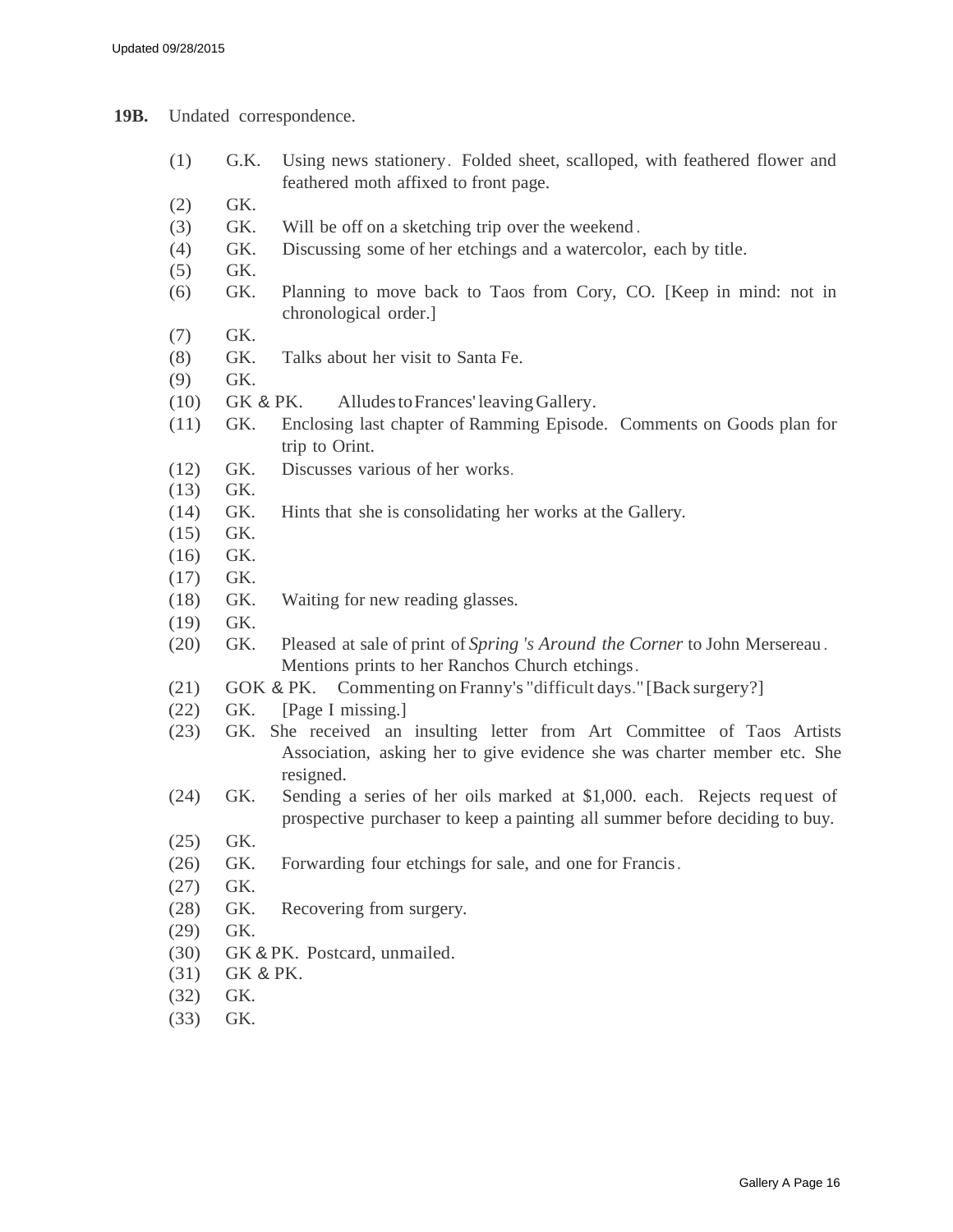| (34) | GK. | Discusses her new etchings; <i>Fiesta Parasol</i> will be in Annual North American |
|------|-----|------------------------------------------------------------------------------------|
|      |     | show later in the mouth.                                                           |
| (35) | GK. |                                                                                    |
| (36) | GK. | Endless discussion of medicines, etc.                                              |
| (37) | GK. | Postcard, unmailed.                                                                |
| (38) | GK. | Discusses two watercolors out for framing: a snow landscape, <i>On Dallas</i>      |
|      |     | Divide Rd., and Pueblo Rooftop. To be priced \$175 - \$200. Descriptions.          |
| (39) | GK. |                                                                                    |
| (40) | GK. |                                                                                    |
| (41) | GK. |                                                                                    |
| (42) | GK. |                                                                                    |

**19C.** Anniversary and holiday cards.

## **19D.** Miscellaneous.

Newspaper clipping. [Unident.] N.d. but c. 1974. Art Notes. By Regina Cook. On GK. Notes that *Tribute to the Earth* etching selected to represent the U.S. with 14 others in the International Graphic Arts Exhibition - India "74".

#### **20.** Larrinaga, Mario.

| Letters. |                  |                                                                   |  |
|----------|------------------|-------------------------------------------------------------------|--|
|          | $12 - 31 - 58$ : | Describes the activities of "The galavanting Larrinagas."         |  |
|          | $6 - 1 - 66$     | Sending 15 paintings. Janice and "the baby to be" are<br>fine.    |  |
|          | $8-27-67$ :      | Philosophical musings about beauty.                               |  |
|          | $2 - 22 - 70$ :  | Describes paintings en route to the Gallery.                      |  |
|          |                  | N.d. [Nov.9th]: Newsy. Sketch at end: rainbow from Taos to Kavai. |  |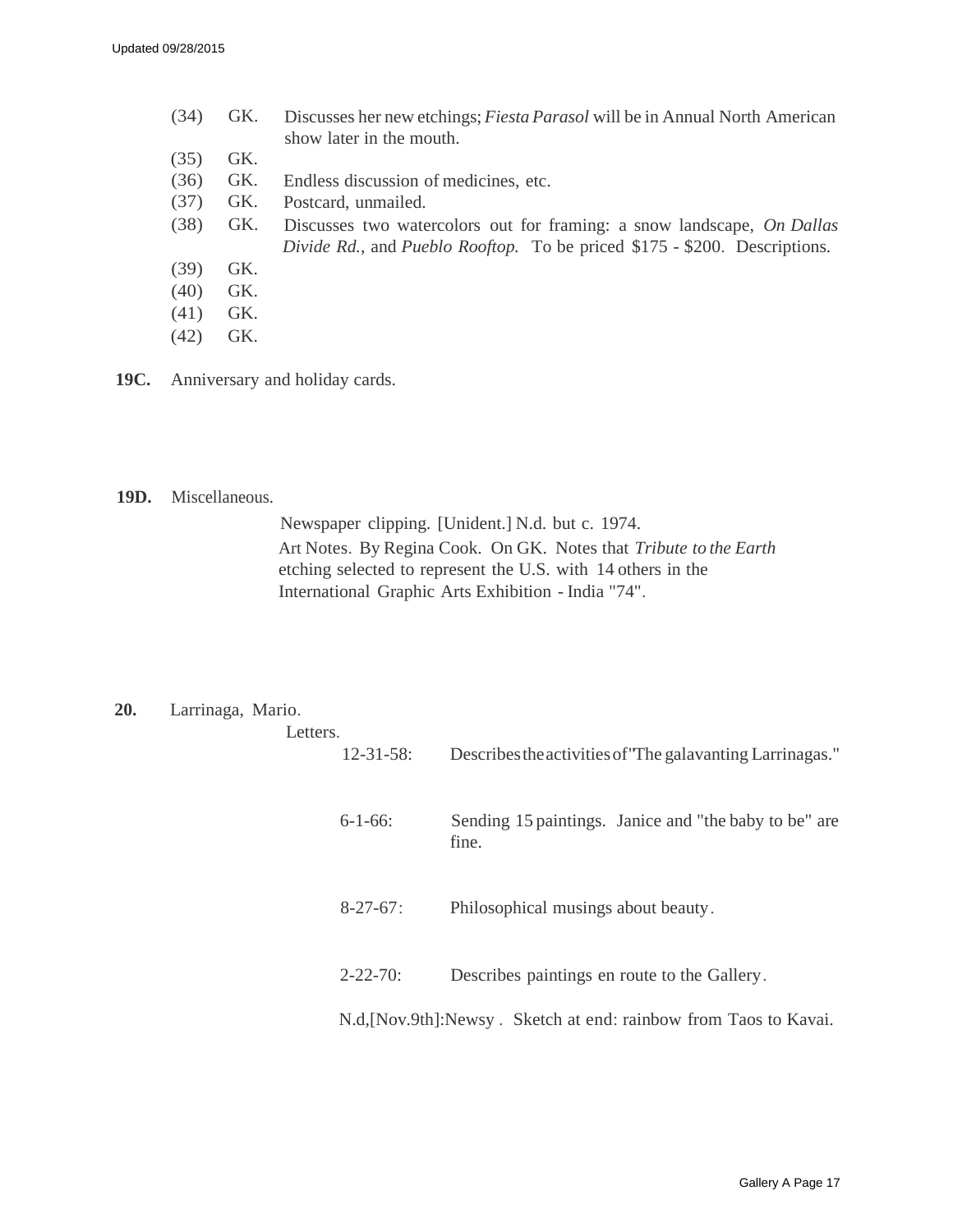|     | $N.d.$ :                                                 | [On back of tom envelope.]<br>Notes that <i>The Fugne</i> is painted with Polymer Plastic<br>colors.                                                                                                                                             |
|-----|----------------------------------------------------------|--------------------------------------------------------------------------------------------------------------------------------------------------------------------------------------------------------------------------------------------------|
|     | $N.d.$ :                                                 | Encloses two sketches for Gallery's use. [Missing.]                                                                                                                                                                                              |
|     |                                                          | Newspapers. [Unident.] N.d.<br>Pictures (2) of artist; same pose but different issues.<br>One with                                                                                                                                               |
|     |                                                          | statement that artist will exhibit at the Gallery in October.                                                                                                                                                                                    |
| 21. | Latham, Barbara.                                         |                                                                                                                                                                                                                                                  |
|     | $=$<br>Letters.                                          | Autobiographic information.                                                                                                                                                                                                                      |
|     |                                                          | 2-16-70: On a French personalized card. Discloses she has seven<br>new paintings; will bring them to Taos; also two more in<br>local gallery. All to be sent to the Gallery. Note from Fran<br>Good: this being done because Gallery needs them. |
|     |                                                          | c. 12-70: New Year's greeting card with short note.                                                                                                                                                                                              |
|     |                                                          | $8 - 3 - 76$ :<br>On postcard from Roswell. Pleased that Fran liked the bird<br>pictures.                                                                                                                                                        |
|     | $=$                                                      | Undated letters.                                                                                                                                                                                                                                 |
|     |                                                          | Bringing some paintings to Taos.<br>1.<br>2.<br>Apologizes that her output "isn't prolific enough"; believes her<br>bird paintings will be very saleable.<br>3.<br>[On brown tissue paper. Mostly illegible.]                                    |
|     |                                                          |                                                                                                                                                                                                                                                  |
| 22. | Longley, Bernique [Mrs. James A. Orr].<br>$5 - 3 - 72$ : | Enclosing clipping from the New Mexican about Eric's [Gibberd?]<br>death. She is doing a painting for September show; a "suite" of<br>lithographs to be at Tamarind Institute in June-July.                                                      |
|     | $N.d.$ :                                                 | Christmas card from the Orrs. Color card affixed to cover: Fiesta<br>scene: 2 women in festive dress. Painting by Bemique Longley.                                                                                                               |
| 23. | Meek, James M. [JM]                                      |                                                                                                                                                                                                                                                  |
|     |                                                          | [Most of the letters are undated. Pencil numbers in the upper right-hand comers                                                                                                                                                                  |

identify them.]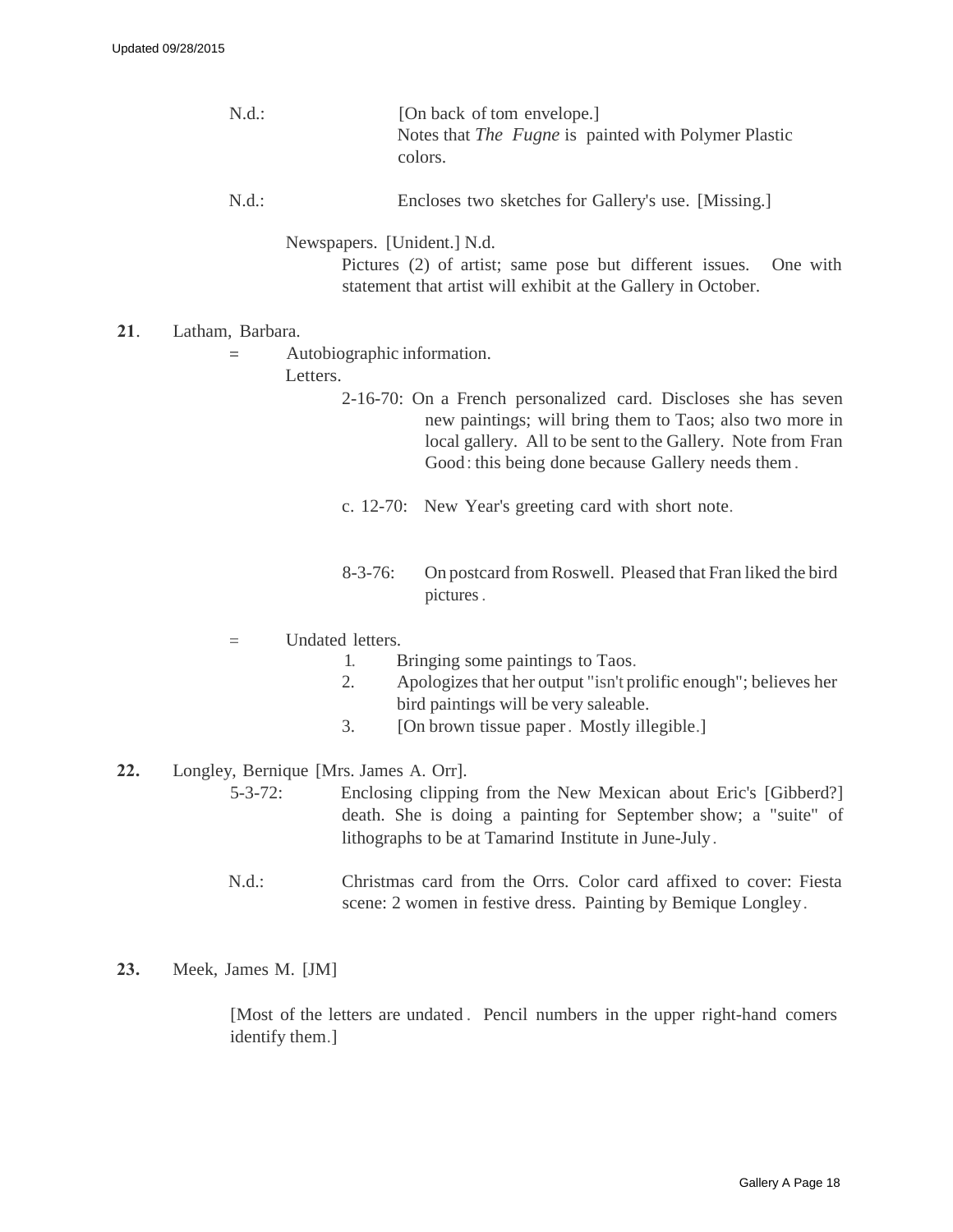| $=$ | Dated letters.              |                                                                                                                                                  |  |  |  |
|-----|-----------------------------|--------------------------------------------------------------------------------------------------------------------------------------------------|--|--|--|
|     | $5 - 8 - 63$ :              | Teaching becoming difficult because he doesn't like it any more.<br>Finishing biggest work of his life: The Meeting of East and<br>West. 6 x 10. |  |  |  |
|     | $7 - 12 - 63$ :             | Readying work for September show.                                                                                                                |  |  |  |
|     | $8-23-63$ :                 | Same topic.<br>Note in ink in left-margin by Eric Gibberd that he is "taking"<br>down his works on 9-6-63. Note crossed out [by<br>Gibberd?].    |  |  |  |
|     | $5 - 10 - 64$ :             | By JM.                                                                                                                                           |  |  |  |
|     | $9-14-64$ :                 | He and Dave [?] took in all major N.Y.C. museums.                                                                                                |  |  |  |
|     | $5-19-69$ :                 | Postcard. From Rye, N.Y.                                                                                                                         |  |  |  |
| $=$ | Undated letters [numbered]. |                                                                                                                                                  |  |  |  |
|     | From JM.<br>$\mathbf{1}$ .  |                                                                                                                                                  |  |  |  |
|     | 2.                          | Discussing forthcoming show.                                                                                                                     |  |  |  |
|     |                             |                                                                                                                                                  |  |  |  |

- 3. Found the perfect house : "the Erwin place." [where?] Plan to be in it June 1st.
	- Finishing a new painting : *Red Fugue.*
- 4. Putting himself in hands of psychiatrist.
- 5. Letter filled with introverted comments.
- 6. "Doing" N.Y.C.
- 7. From JM.
- = Miscellaneous .

Essay. Taos Today. N .d. Manuscript, 8pp. by JM. For Southwest Art Magazine. Typewritten . Inscription at top of pg. I: "For : Fannie pray that they print it as I wrote it. Love, Jim." Fold-over. Gallery notice. Hunter/Meek Gallery, Inc., Taos, N .M. Paintings of Paul Pletka. From October 6, 1963. The Ghost Dancer Years.

- **24.** Schooley, Elmer [ES].
	- 8-2-63 : Returning signed copy of Gallery's exhibition agreement.
	- 10-29-63: Noting that at his show at the Gallery nothing sold.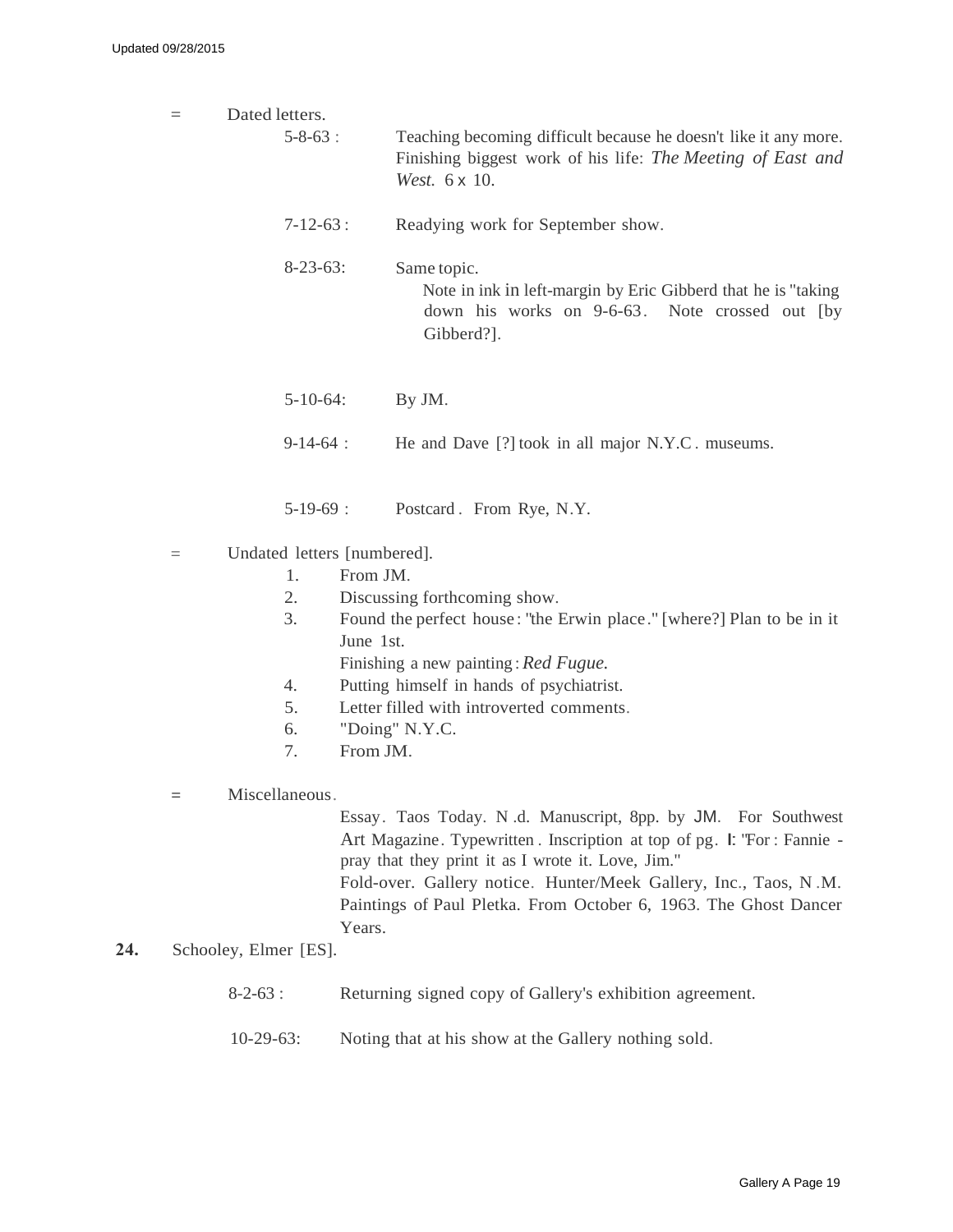- 2-26-64: Postcard. Noting a sale of his work.
- 2-11-67: Notes the Gallery's need for new works from the artists. Upset that Gallery does not want his large paintings.
- 12-8-67: From ES.

Autobiographic statement.

**25.** Schultz, Roger [RS].

Correspondence.

- 2-21-67: Postcard . States that title for cruciform is *About Man.* Reduce price of *On the Still Rings* to \$50. Refers to article in March issue of New Mexico Magazine, infra. Further remarks on front of postcard.
- 5-9-67: Preparing for June show with Malcolm Alexander [Folder 2, supra]. Hopes to have 20-30 pieces. Needs 10-12 sculpture pedestals.
- 6-13-67: Sets forth list of sculptures  $(12)$  with titles and prices \$60. to \$200. States his suggested conditions of sale.
- 6-17-67: States further conditions ("suggestions") .

## Articles .

- = Newspaper clipping. [Unident.] 1-23-67. Reports that RS received cash award (Alfred Morang Memorial Award) for his metal sculpture. Picture of sculptor.
- = Magazine. New Mexico Magazine. March 1967. Article on artist. [No attribution .] Reprint. Photo of artist in his Santa Fe studio.

**26.** Steinke, Bettina.

- 6-2-62: Hopes to "catch up" on payments [?].
- 6-19-63: Thank-you note for party .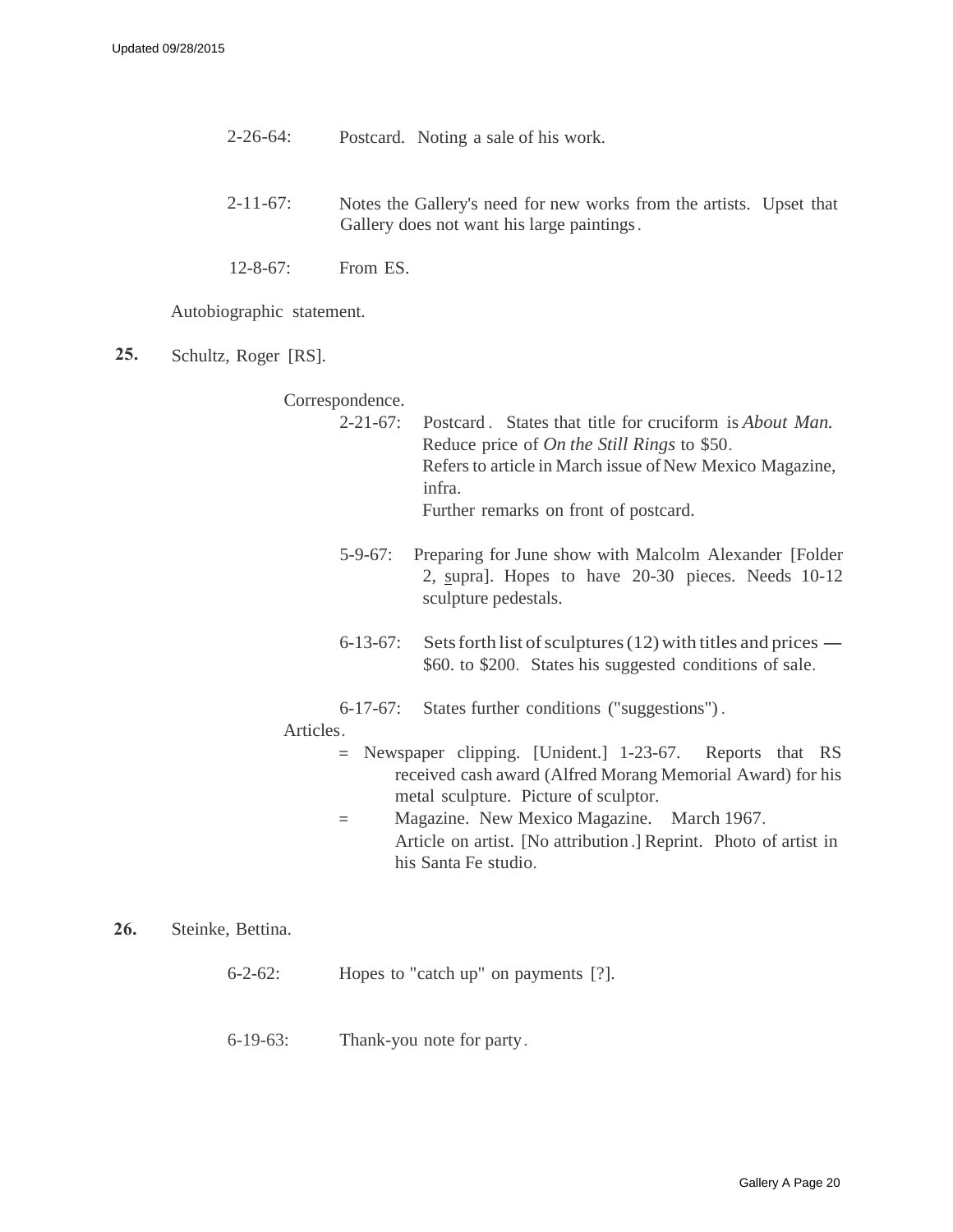N.d.: Still running behind in payments.

**27**. Sterns, Will-Amelia.

Exhibition notice. By artist. Showing at the Gallery or at The Stables. Photo of artist with brief autobiographic sketch.

5-18-67: Expresses misunderstanding on exhibition conditions.

- **28**. Stewart, Charles (Chuck).
	- = Autobiographic statement.

Leaflet by artist. Contains artist's statement, autobiographic comments, critiques. Photo of artist on cover.

Letter. 3-16-63: From artist.

Attached: ribbon, Second Premim at N.M. State Fair, 1958. Newspaper clippings (3). Undated. Announce (reports on) forthcoming show at the Gallery. Two carry photos of sculptor at work on wood piece. Press statement. Art News. N.d. Announcing Gallery show.

**29.** Tregear, Mabel.

Gallery.

|          |         | Gallery A leaflet. Picture of artist on front. Brief background |
|----------|---------|-----------------------------------------------------------------|
|          |         | statement.                                                      |
| Letters. |         | Personal promotional. 1pg. Picture of artist and background     |
|          |         | statement.                                                      |
| 6-6-64:  |         | Background statement.                                           |
|          |         | 6-13-64: Arranging for some framing.                            |
|          | 7-8-64: | Pleased at apparent sale to Pasadena couple.                    |
|          |         |                                                                 |

**30.** Turner, Ila McAfee.

Late 1966: Holiday greetings and plans for 1977.

Sheet has reproduction of etching by artist titled *Christmas Eve at the Taos Indian Pueblo.*

Letters.

3-14-68: Discusses plans for book.

1-5-69: Seeks names of two collages sold on Dec. 4 to Mr. & Mrs. James R. Yarborough, Nashville, Tenn. Discusses plans for 1970.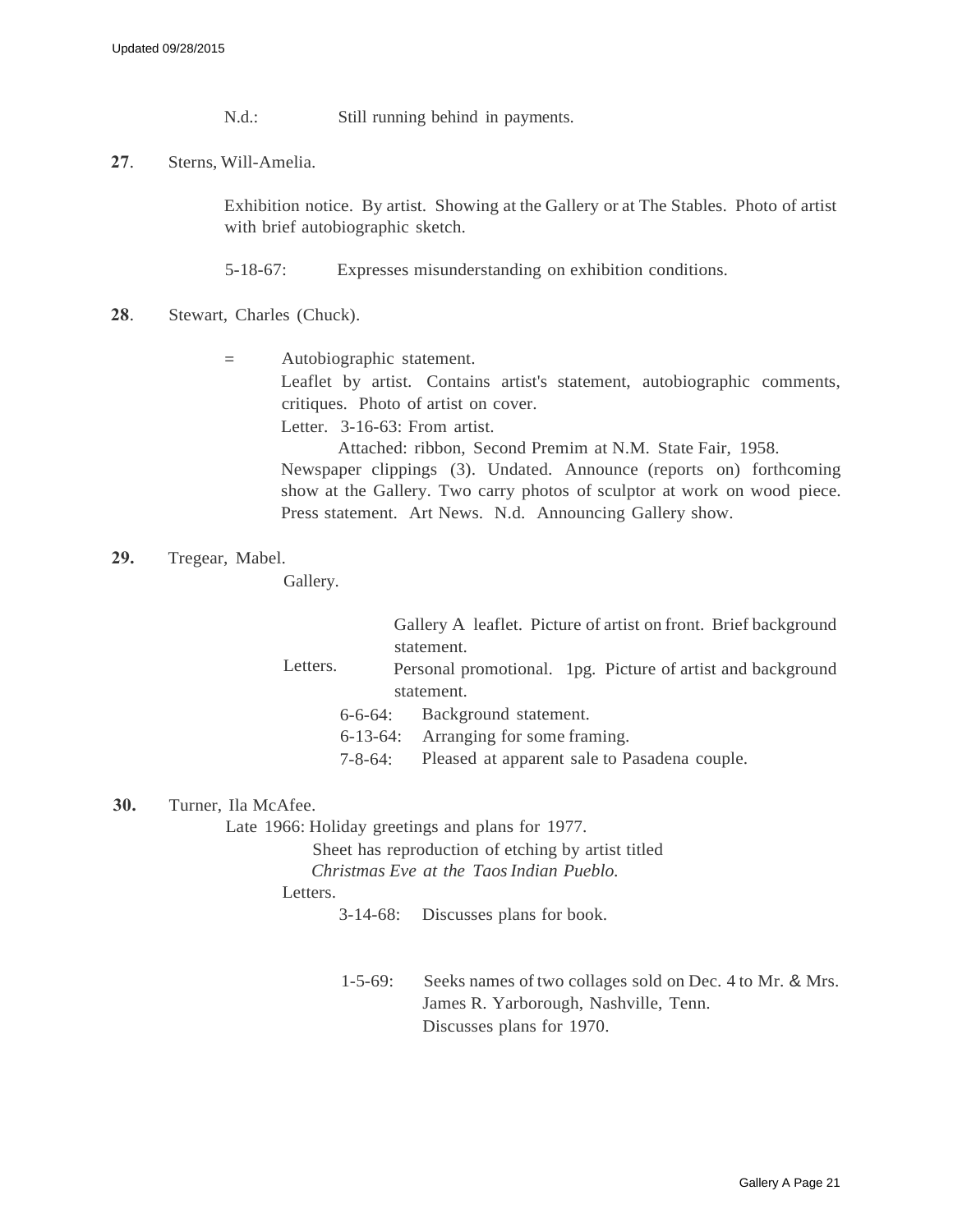- 4-6-72: Plans for paintings for the Gallery.
- 3-2-73: Writes about health. On back of sheet : academic outline of syllabus for ecology class. Incomplete.
- 2-22-74: Traces family history and events for 1973 and prospects for 1974.
- 3-8-74: Attaching a red sheet with a series of sketches of prancing horse. Accompanying on stationery of White Horse Studio, Taos: Ila and Elmer Turner.

3-29-76: Describes trip to Yucatan . Sketches of local scenes in left margin.

- 2-10-77: Discusses plans for California trip.
- N.d .: From artist on unidentified trip; concerned over Fran's injury.
- = Promotional leaflets (2). White Horse Studio, Taos. Each has description of artist's background; pictures of her work with figures of horses .

# **31.** Werthen, William M.

- 1 1-20-69: Postcard. Bringing in from Albuquerque several pieces of "metal sculpture."
- $2 11 70$ : Sending in some bronze pieces.
	- 3-24-70: Lists four pieces he is sending to the Gallery: *Mother Owl,* large bronze \$180. *Young Owl,* small bronze \$60. *Wind Gnarled Cedar,* welded steel \$200. *Buffalo,* welded steel on walnut \$650.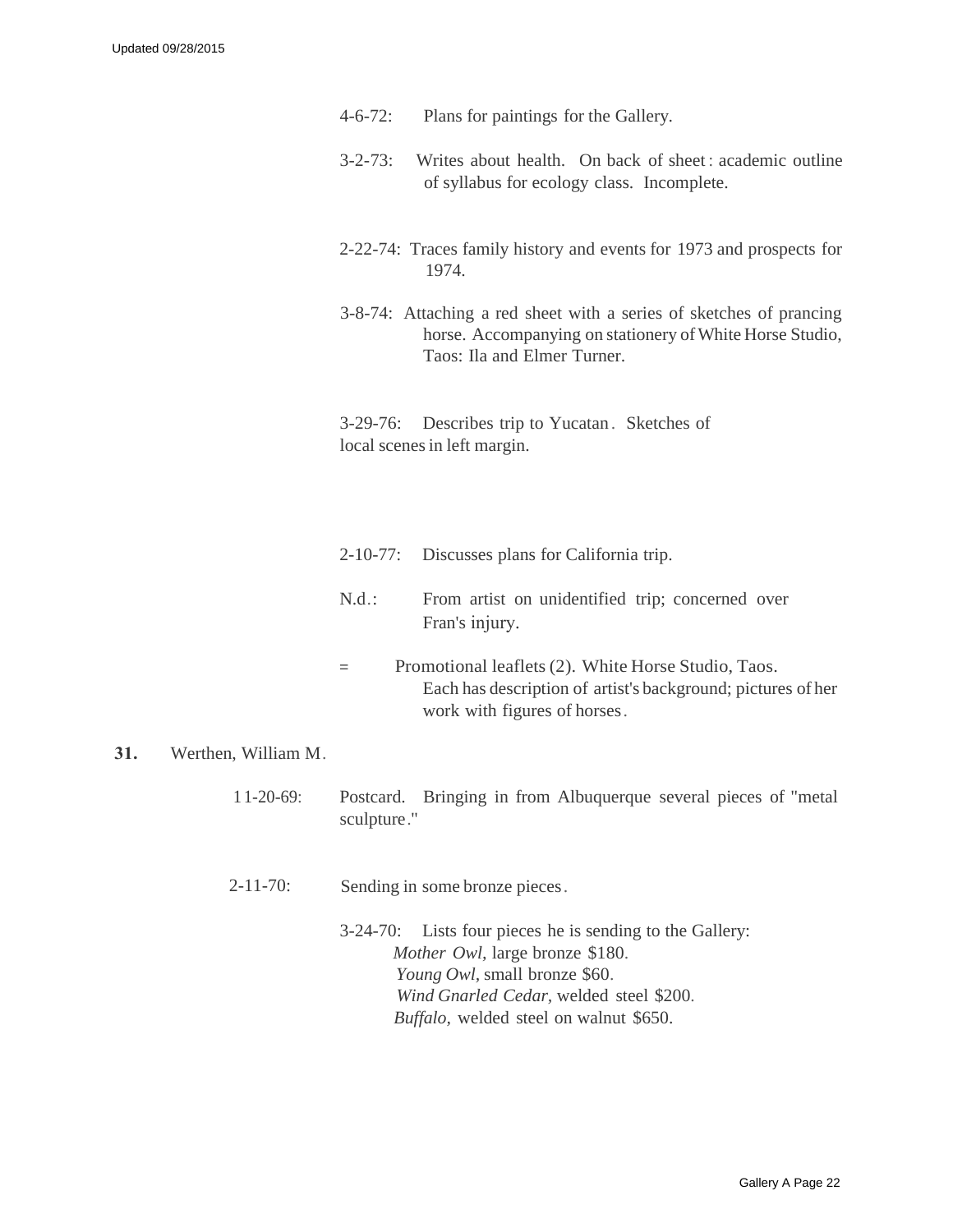N.d.: Sorry to hear that Francis Good is "resigning" from the Gallery.

#### **32.** Zwinger, Ann H. (Mrs. Herman)

Correspondence.

9-30-67: Sets forth her background in various media. 10-17-67: Returning Gallery contract.

6-19-69: Postcard. From artist.

Undated letters (5); one card.

Newspaper clippings. Gazette Telegraph. Refers to book, Beyond The Aspen Grove and illustrations derived from artist's botanical background. Article by Peggy James, staff writer. Photos of artist.

Artist's promotional sheet. Autobiographical material, emphasizing her "deeply - rooted and knowledgeable (sic) interest in botany."

#### **33.** Miscellaneous.

An envelope (folder) was included in the donated material bearing an inscription, "These are all 'singles' \*\*\*"; evidently meaning unassorted single items viz, pictures, letters, newspaper clippings, etc. not warranting detailed catalog treatment.

The material relates to approximately 20 artists, sculptors, and galleries - listed indiscriminately below as found.

> Alice Smith Paul and Glenna - Paul Harvey News James (Louis) Catusco Bill Bartell (Barkell?) Herman Redineck Adcock Gallery Mary Gottlund Coronado Galleries Lee Doug Lanz (?) Mel Brenner Alberto Espinoza Justin Stone Sally Santsch Boris Gilbertson

Betty De Maree Walter Sorese Frank Harlow Ramon Kelley Teluride Summer Workshop Ha Hie Browning Gary Adock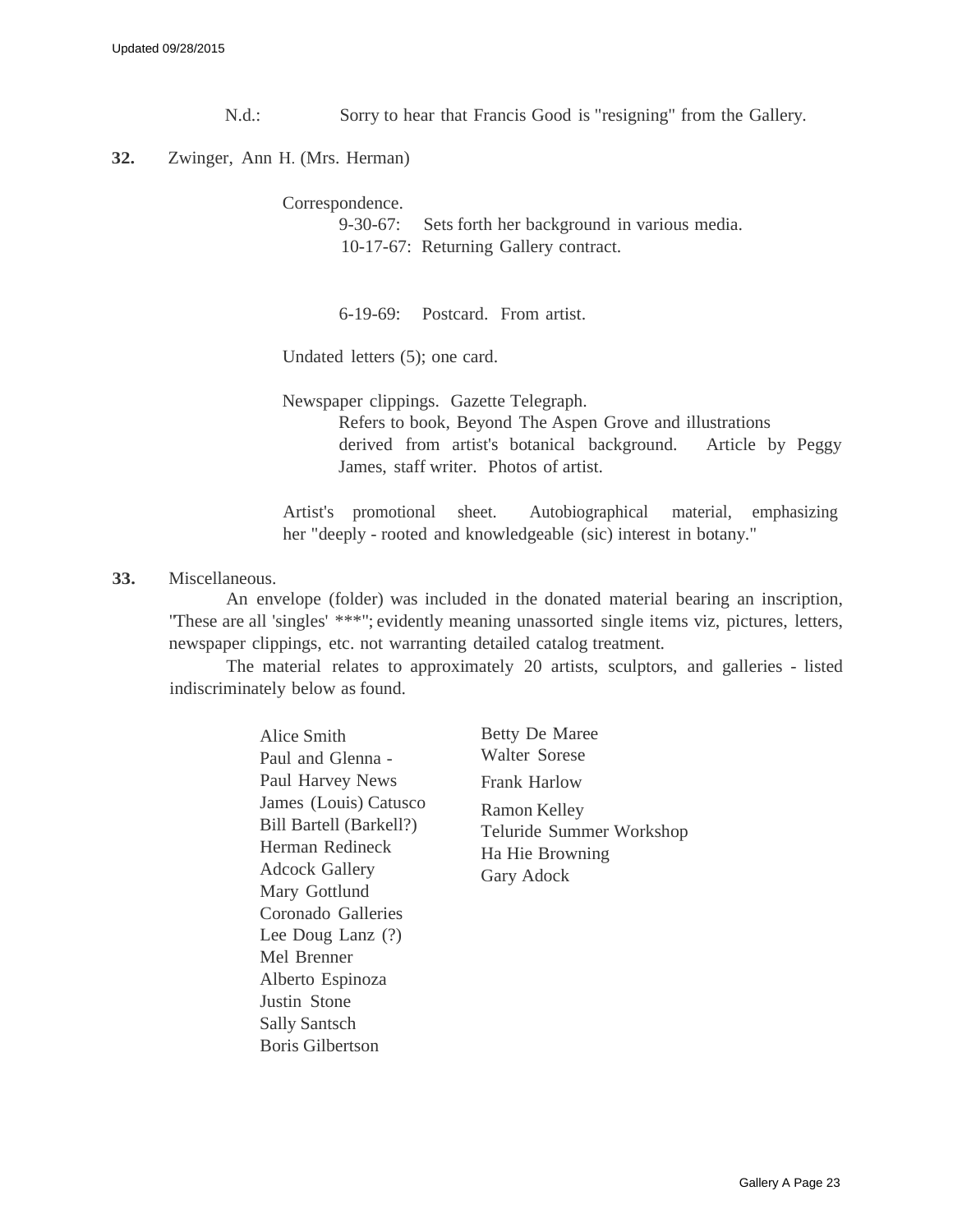#### **Addenda**

[The material itemized below was found after the earlier material was catalogued.]

#### **34.** Johnson, Don.

Professional cards (2). The Lizard's Nest, Studio and Gallery, Don Johnson . R.D. I., Bath, Pa.

Etching of lizard on front.

### Letters.

2-3-70: Discussing his work.

1-26-76: Soliciting Gallery space.

N.d.: Returning contract, signed.

**35.** Lambert, R.

Letter. 12-27-62: From Sacramento CA. Tending to mother's needs

**36.** Reed, Doel.

Christmas greetings cards (2) 1975, 1976.

Prints by artist on inside of fold-overs.

- **37.** Greetings cards. From various artists and friends to Fran and Ford Good . Many hand-drawn or hand-painted .
- **38.** Sketches and drawings.
	- (a) Watercolors, mounted (2). By Jon Smith.
	- (b) Pencil [?] sketch; cartoon. Titled "Deal Me In Gents." By Robert Kassbaum . 1961.

Inscribed by him to Fran Good. April 4, 1962. Cardplayers: John Kennedy; Krushchev; Mao; EEC.

(c) Pencil sketches (9). Torn from ring notebook. By Thomas Wright. Many identified by artist. Some are dated 5-65.